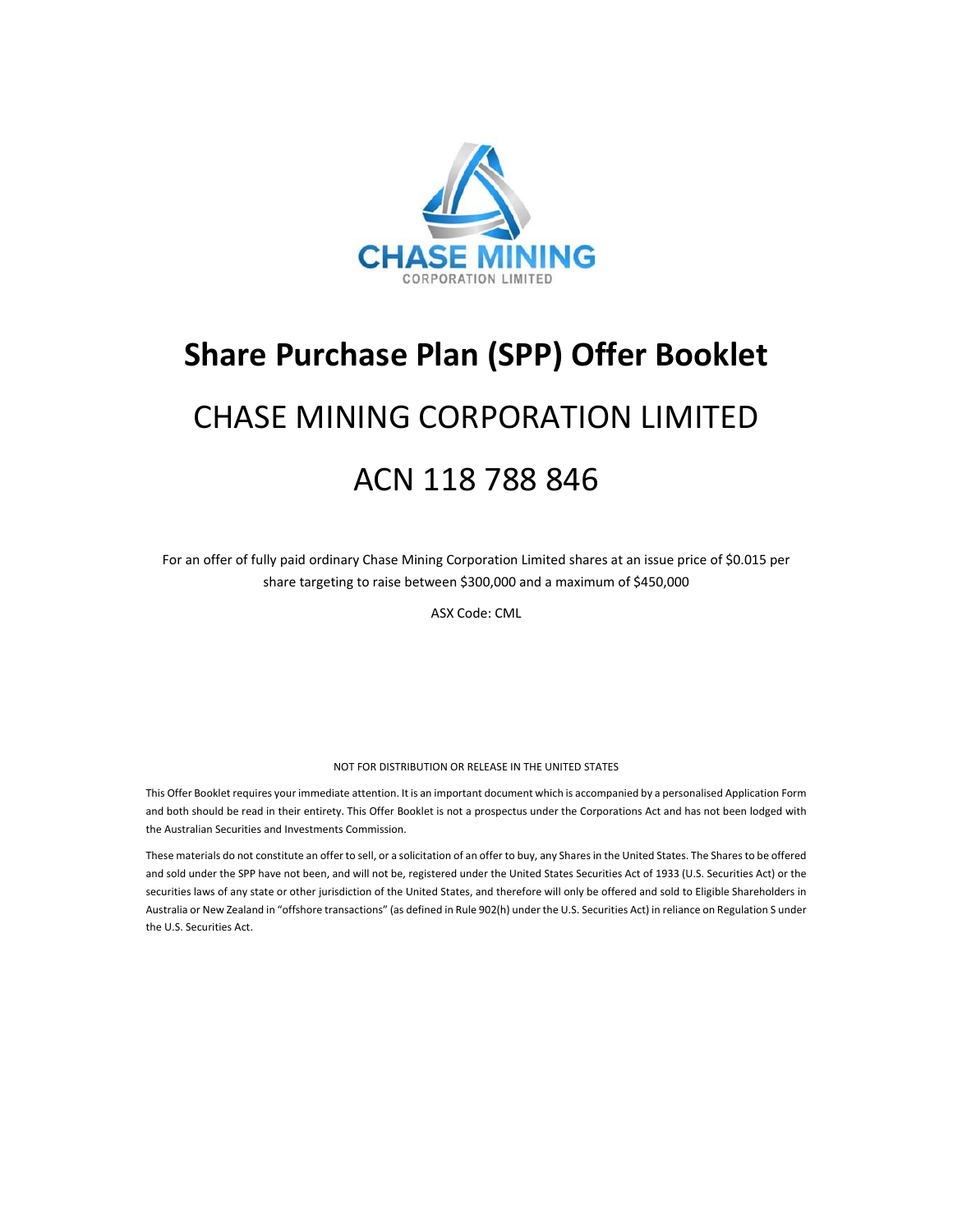## **1 TIMETABLE TO THE OFFER**

| Date (and time if relevant)                                | Event                 | Description                                                                                                            |  |  |
|------------------------------------------------------------|-----------------------|------------------------------------------------------------------------------------------------------------------------|--|--|
| 7.00 pm (Sydney time) 20<br>February 2020                  | <b>Record Date</b>    | The date and time on which Chase Mining<br>Corporation Limited determined the eligibility of<br>Eligible Shareholders. |  |  |
| 21 February 2020 (prior to the<br>commencement of trading) | <b>Announcing SPP</b> |                                                                                                                        |  |  |
| 9.00 am (Sydney time) 24<br>February 2020                  | <b>Opening Date</b>   | SPP opens for acceptances.                                                                                             |  |  |
| 5.00 pm (Sydney time) 5 March<br>2020                      | <b>Closing Date</b>   | SPP closes for acceptances. Applications must be<br>received by 5.00 pm (Sydney time).                                 |  |  |
| 6 March 2020                                               | Scale Back Date       | The date on which any Scale Back is announced.                                                                         |  |  |
| 12 March 2020                                              | <b>Issue Date</b>     | Shares will be issued and allotted on this date.                                                                       |  |  |
| 13 March 2020                                              | <b>Trading Date</b>   | Trading of Shares allotted under the SPP is<br>expected to commence on ASX.                                            |  |  |
| 16 March 2020                                              | Despatch Date         | Transaction confirmations will be despatched to<br>Shareholders.                                                       |  |  |

This timetable is indicative only and Chase Mining Corporation Limited, may at its discretion, vary any of the above dates by sending a revised timetable to the ASX.

All times are Sydney time.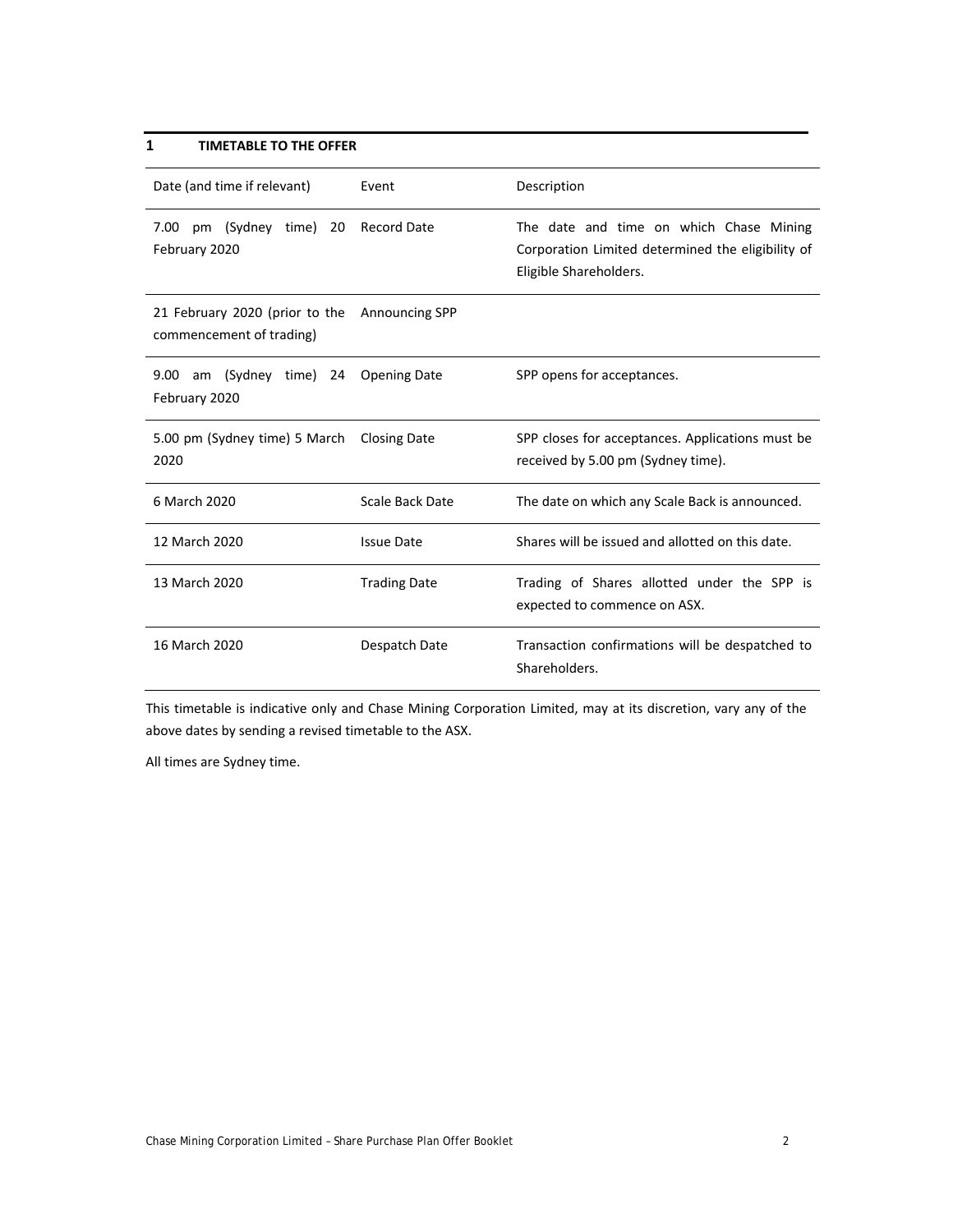#### **2 CHAIRMAN'S LETTER**

21 February 2020

Dear Shareholders

#### **SHARE PURCHASE PLAN OFFER**

On behalf of the Board, we are pleased to offer you the opportunity to participate in the Share Purchase Plan (**SPP**) recently announced by Chase Mining Corporation Limited (**Chase Mining**).

#### **The offer**

The SPP provides Eligible Shareholders, being Shareholders as at 7.00 pm (Sydney time) on 20 February 2020 (**Record Date**) with a registered address in Australia or New Zealand, with an opportunity to apply for up to \$30,000 in new Shares irrespective of the number of Shares they currently own. The offer price is \$0.015, being a 6.6% discount to the volume weighted average market price for the Company's Shares calculated over the last 5 days on which sales in the Company's Shares were recorded before the SPP was announced.

The SPP targets to raise between \$300,000 and a maximum of \$450,000, and the Board has the discretion to scale back applications accordingly.

#### **Project activity updates**

The Company has continued to focus on its 100% owned asset base approach, namely the Zeus Ni‐Cu‐PGE and Gold projects in Quebec Canada and the Torrington Topaz and Tungsten project in NSW Australia. The latter includes the Topfibre – UNSW research into the production of mullite fibre from the topaz concentrate.

At Zeus the Company undertook further diamond core drilling during 2019 on the advanced Alotta project and in evaluating the greenfields priority one VTEM geophysical anomalies. The former successfully delineated extensions to the known mineralisation, but more importantly and of potential future value was the recognition of a new style of mineralisation and mineral assemblage previously not known to occur in the late‐stage porphyry intrusive bodies at Alotta. Hole ZA‐19‐05 included a spectacular 'bonanza grade' intersection of chalcopyrite ‐ pyrrhotite massive sulphide hosted in feldspar porphyry assaying 22% Cu, 34g/t Pd, 3.5g/t Pt and 0.78% Ni, 1.4% Zn, 65g/t Ag over 0.5m from 55.3m. The reader is referred to the ASX Announcement dated 3 December 2019 for additional information on this and other information included in this review summary. The Company confirms that it is not aware of any new information or data that materially affects the information included in its previous announcements.

At Torrington, as part of the process of finalising the MLA and EIS submission a Background Paper for the Torrington Topaz and Tungsten Project was lodged with the NSW Department of Planning and Environment on 25 September 2019. The TopFibre – UNSW ARC collaborative Research Project has recently become more focused on perfecting topaz mullite fibre preforms suitable for metal infiltration and this is ongoing with the aim to prepare the findings for possible lodgement of a patent application or applications pending successful experimentation results.

#### **Planned Zeus drilling commencing in May 2020 targeting Copper, Palladium, Gold and Nickel**

As outlined in the ASX Announcement dated 21 January 2020, diamond core drilling is planned for the Alotta and Lorraine Mine Site project areas. Scope of Works (SOW) are still in progress, but the start date for drilling has been set for the week of 18 May 2020 subject to weather and access constraints.

Orix Geoscience (Orix) was commissioned to complete the SOW data compilation and digitization for both projects including provisional hole targeting in conjunction with the Company. This process is estimated to be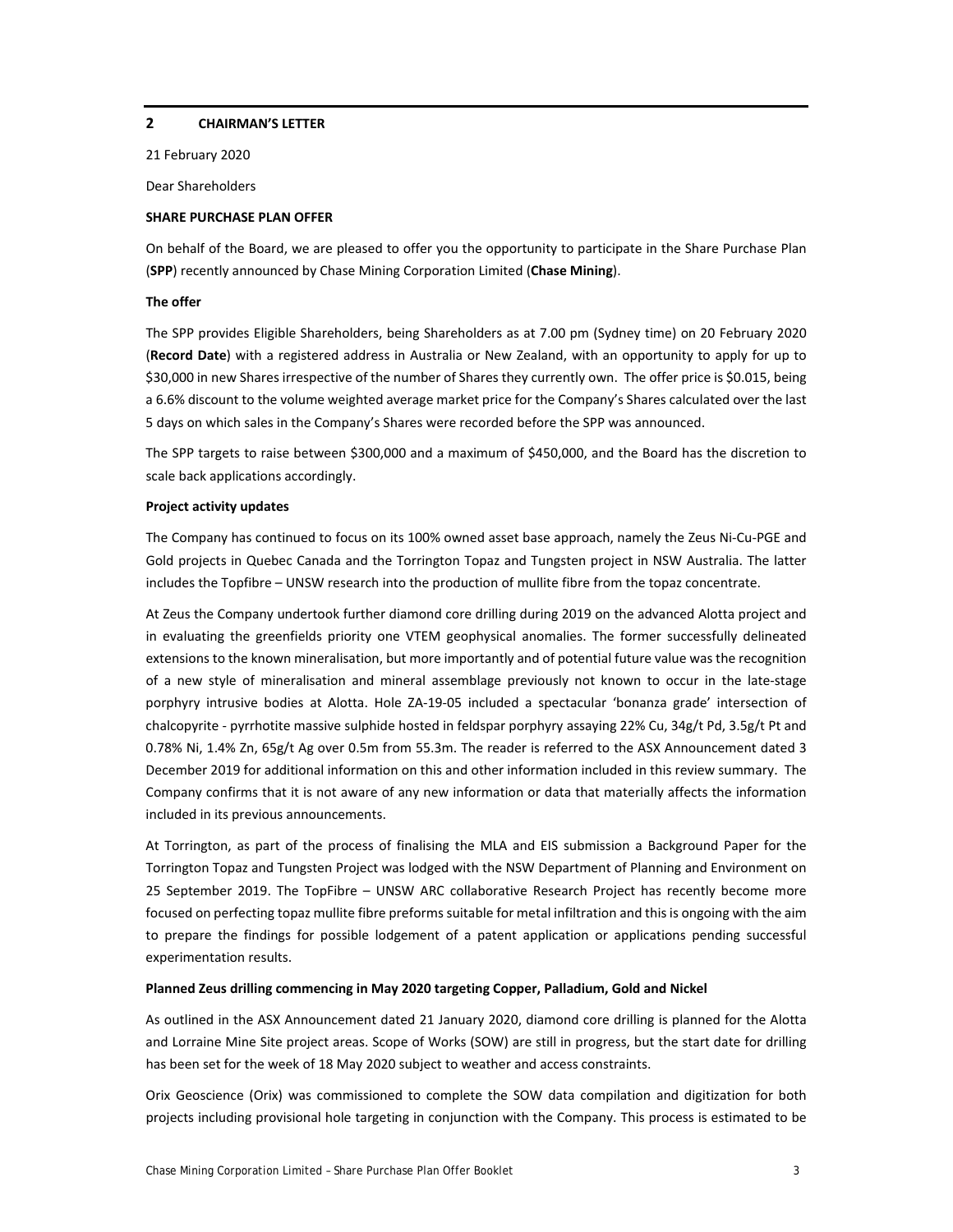complete within four weeks but will not have a material influence on the drilling programmes except for the siting of some holes.

At Alotta drilling will focus on the immediate vicinity of Hole ZA‐19‐05 where a new style of late‐stage porphyry mineralisation and a bonanza grade Copper plus Palladium dominant mineral assemblage previously not known to occur in the area was recognised. At this stage the diamond drill programme will consist of an estimated four short holes most likely from the same drill pad as hole ZA‐19‐05 to test continuation of mineralisation above, below and either side of the 'discovery' hole.

At the Lorraine Mine Site the drilling will focus on confirming the reported unmined high‐grade gold potential historically reported at and below 250m vertical depth in the mine workings. This included high grade channel sampling from the mine's '6th level' (~300m depth) which returned 28m at 45g/t Au, 41g/t Ag and 3.19% Cu and another of 10m at 14g/t Au, 22g/t Ag and 3.16% Cu. The Company confirms that it is not aware of any new information or data that materially affects the information included in its previous announcements. It is estimated pending results that up to 8 deep (350 to 400m) holes will be required to test the reported gold potential. The holes will most likely be sited on the footwall side of the mine to minimise failed holes due to the underground workings. This will be confirmed from the desktop work being completed by Orix.

Palladium has reached a record high price in excess of US\$2,500 per oz; Gold is at US\$1,550 per oz; Copper is at US\$5,800 per tonne and Nickel at US\$13,100 per tonne (all Monday 17 February USA Kitco quoted closing prices).

#### **Use of funds**

Although the Company has sufficient funds for its budgeted Zeus drilling programme and working capital requirements, the Board agreed to offer shareholders the opportunity to participate in an SPP with a modest target amount to be raised, with the funds raised allowing the option to continue the May drilling at Alotta and / or Lorraine pending success.

#### **How to participate in the SPP**

To apply for Shares under the SPP, please follow the instructions on the enclosed personalised Application Form. You can obtain a copy of your personalised Application Form and Offer Booklet and apply online from the SPP website at https://events.miraqle.com/CML-offer.

This document and its attachments set out the details and Terms and Conditions of the SPP. We encourage you to read the enclosed material, including in particular the summary of key risks in section 4, and seek your own financial and tax advice in relation to the SPP before you decide whether to participate.

The SPP opens at 9.00 am (Sydney time) on Monday 24 February 2020 and will close at 5.00 pm (Sydney time) on Thursday 5 March 2020. Late applications will not be accepted. However, Chase Mining reserves the right to scale-back investors, withdraw the SPP, or vary the Closing Date without prior notice subject to the Corporations Act and the ASX Listing Rules.

On behalf of the Board, we invite you to consider participation in the SPP.

Yours sincerely

Elbetorus

Leon Pretorius Chairman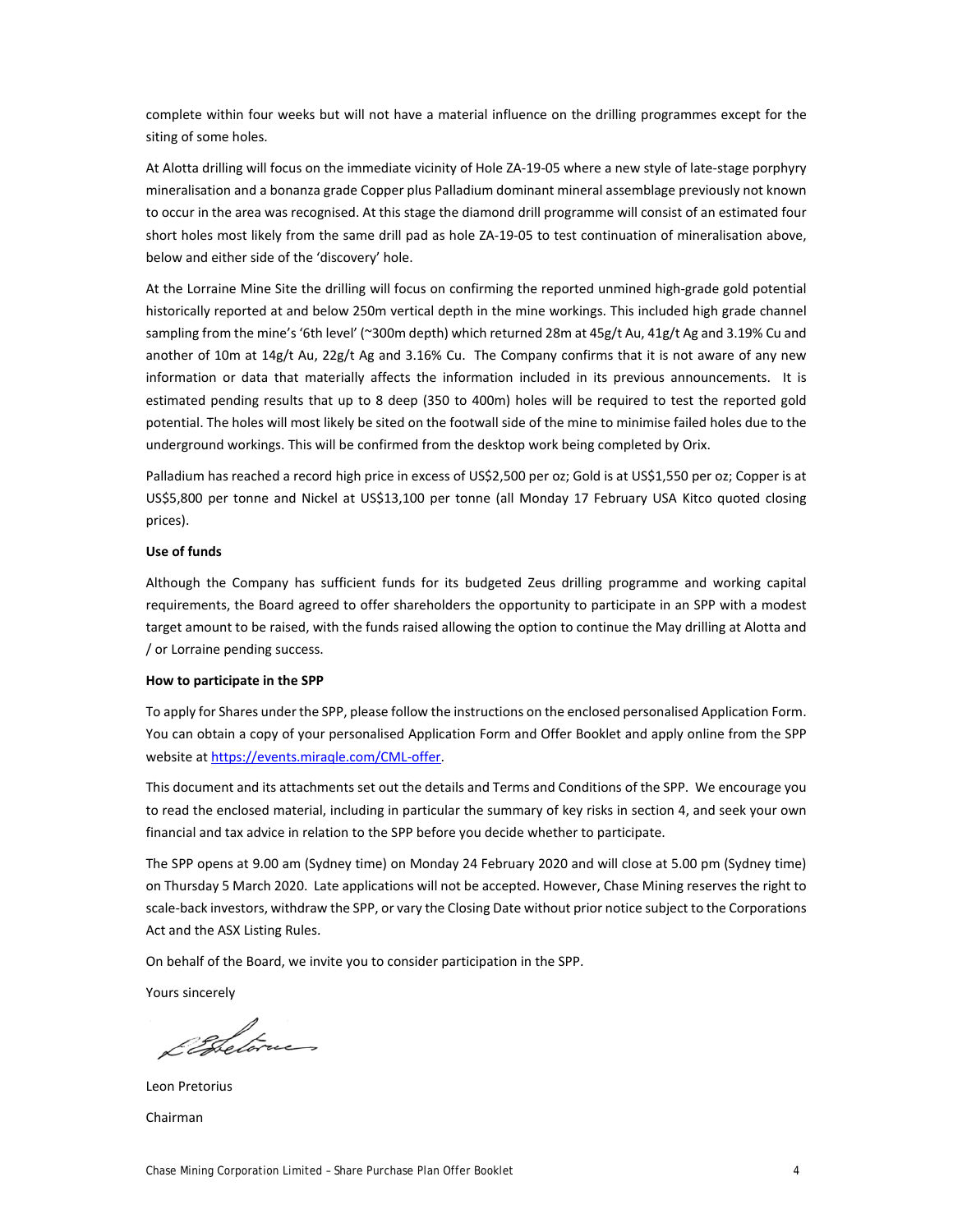#### **3 PROPOSED USE OF FUNDS**

Although the Company has sufficient funds for its budgeted Zeus drilling programme and working capital requirements, the Board agreed to offer shareholders the opportunity to participate in an SPP with the funds raised allowing the option to continue the May drilling at Alotta and / or Lorraine pending success.

#### **4 KEY RISKS**

Shares are a speculative investment and the market price may change between the dates you apply for new Shares and the issue of new Shares to you. Accordingly, the value of new Shares applied for may rise or fall. This Offer Booklet is not a prospectus and does not require the types of disclosures required under the Corporations Act for a prospectus. You must rely on your own knowledge of the Company previous disclosures made by the Company to ASX, and, if necessary, should consult your professional advisor when deciding whether or not to participate in the offer.

There are a number of general and specific risks which may affect the future operating and financial performance and financial position of Chase Mining along with the trading price of the Shares and dividends (if any) paid on them in the future.

These risks include and are not limited to the following:

(a) Exploration and development risks generally

Whilst the Company has identified certain exploration targets it has not announced a mineral resource. The exploration for, and development of, mineral deposits involves a high degree of risk. Few properties which are explored are ultimately developed into producing mines. Resource exploration and development is a speculative business, characterized by a number of significant risks, including, among other things, unprofitable efforts resulting not only from the failure to discover mineral deposits, but also from finding minerals deposits that, although present, are insufficient in quantity and quality to return a viable profit from production. Whether a mineral deposit will be commercially viable depends on a number of factors, which include, without limitation, the particular attributes of the deposit, such as size, grade and proximity to infrastructure, metal prices(which fluctuate widely), and government regulations relating to prices, taxes, royalties, land tenure, land use, importing and exporting of minerals and environmental protection.

(b) Title to properties

There can be no assurances that Chase Mining's interest in its properties is free from defects. Chase Mining has investigated its rights and believes that these rights are in good standing. There is no assurance, however, that such rights and title interests will not be revoked or significantly altered to the detriment of Chase Mining. All of the tenements in which Chase Mining has, or may have, an interest are expected to be subject to applications for renewal or grant (as the case may be). The renewal or grant of the term of each tenement requires the approval of the relevant government authority. If a tenement is not renewed or granted, Chase Mining may suffer significant damage.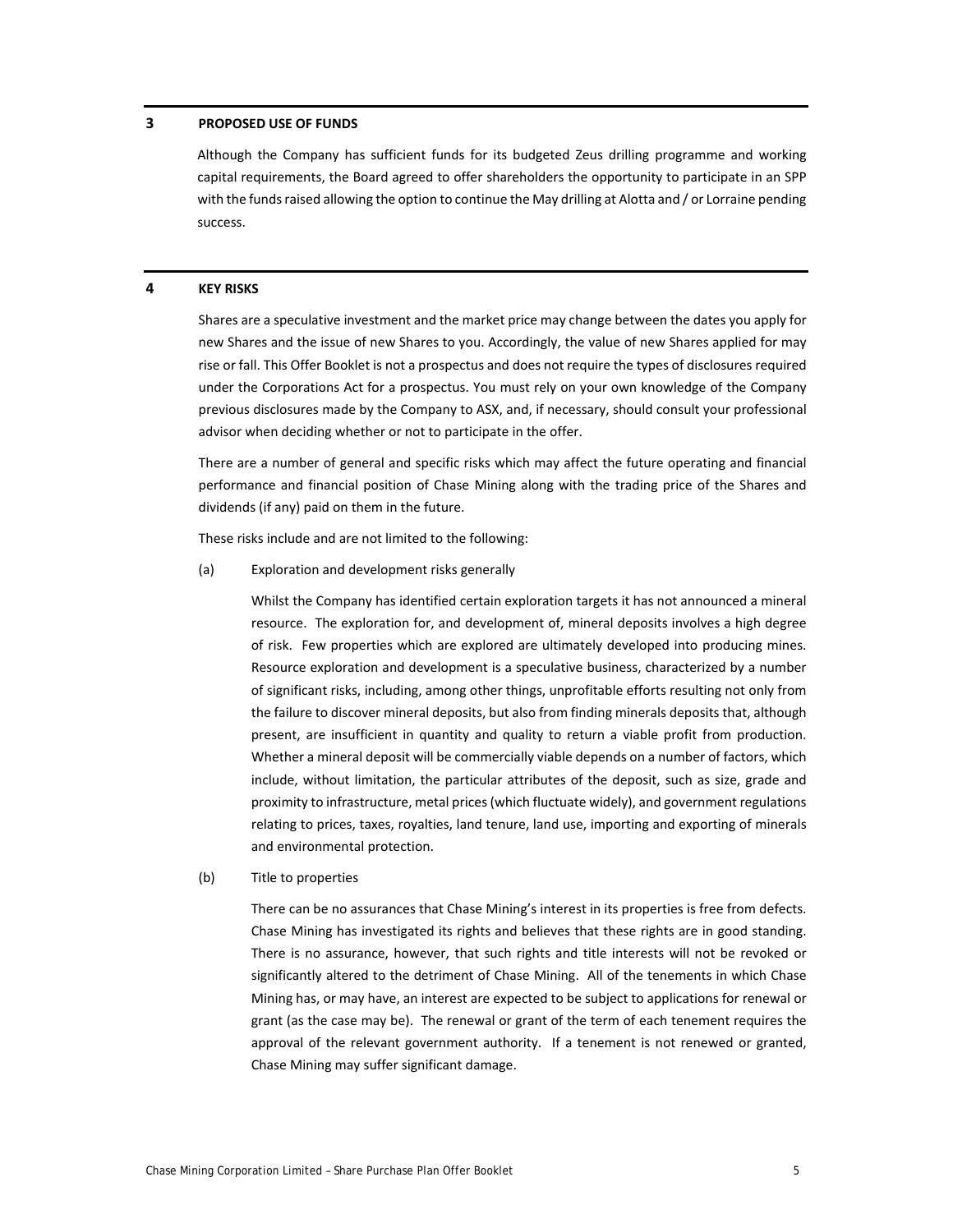#### (c) Financial risks

As disclosed in the Company's 31 December 2019 Half‐Year Report, the Company achieved a net loss of \$432,487 and net operating cash outflows of \$336,272 for the half‐year ended 31 December 2019. The Company's ability to continue as a going concern is dependent upon the ability of the Company to raise capital as and when necessary and / or the successful exploration and subsequent exploitation of the company'stenements. There are considerable financial risks in this.

#### (d) Overall market risk including supply and demand

The Company's operations may be affected by global mineral prices, mineral supply and demand, and economic and geopolitical events that may affect international trade and demand.

These risks are associated with an investment in Shares but are not an exhaustive list. In addition and as with an investment in any ASX listed company, the future prospects, operating and financial performance of the Company and the value of its Shares may be affected by a variety of factors, including changes in investor sentiment and overall performance or the Australian and overseas securities markets, and changes in general business, industry cycles and economic conditions.

As a Shareholder, you will continue to be exposed to such risks.

There may also be additional risks and uncertainties not currently known which may have an adverse effect on Chase Mining's business and the value of the Shares.

Where possible, Chase Mining will seek to minimise its exposure to, and mitigate the effects of, these risks. However, certain risks relate to matters that are outside the control of Chase Mining, and there can be no assurance that any steps that Chase Mining takes will successfully protect it from any particular risk.

These risks do not take into account the investment objectives, financial situation, tax position or other circumstances of any particular Shareholder.

Shareholders should have regard to their own investment objectives and financial circumstances and seek professional advice from their legal, financial or other independent adviser before determining whether or not to participate in the SPP.

#### **5 QUESTIONS AND ANSWERS**

What is the SPP? The SPP is an opportunity for Eligible Shareholders to purchase additional Shares of up to \$30,000 irrespective of the number of Shares they currently own.

You will not pay brokerage, commissions or other transaction costs.

All Shares issued to you under the SPP will rank equally with your existing fully paid Shares and will carry the same voting rights and entitlements to receive distributions.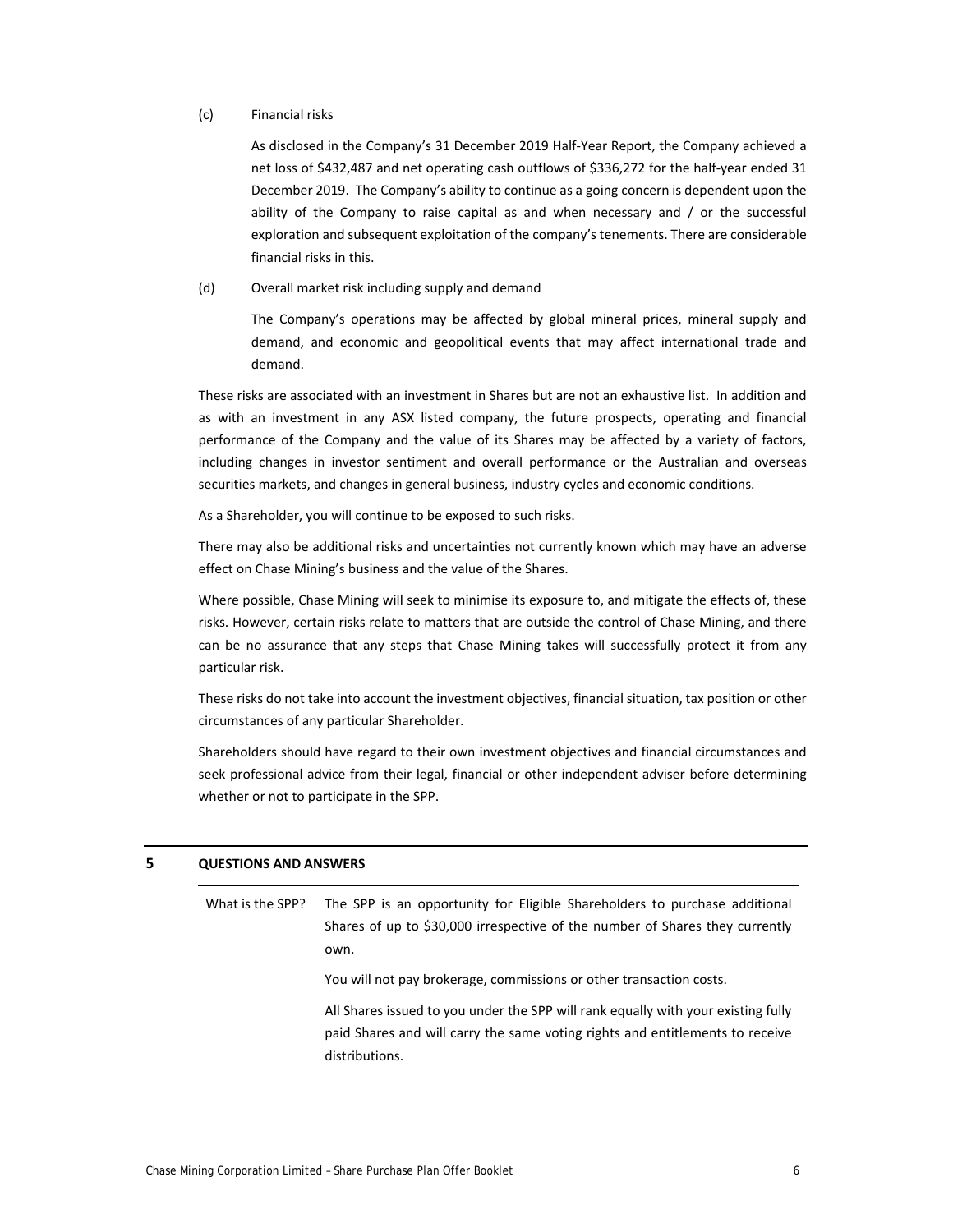| Who may<br>participate in the<br>SPP?                         | You may participate in the SPP if you are an Eligible Shareholder. You are an<br>Eligible Shareholder if you are a registered holder of Shares on the Record Date<br>with a registered address in:                                                                                                                                                                                                                                                   |  |  |  |
|---------------------------------------------------------------|------------------------------------------------------------------------------------------------------------------------------------------------------------------------------------------------------------------------------------------------------------------------------------------------------------------------------------------------------------------------------------------------------------------------------------------------------|--|--|--|
|                                                               | (a)<br>Australia; or                                                                                                                                                                                                                                                                                                                                                                                                                                 |  |  |  |
|                                                               | (b)<br>New Zealand,                                                                                                                                                                                                                                                                                                                                                                                                                                  |  |  |  |
|                                                               | unless you hold Share for the account of another person, who resides outside<br>Australia or New Zealand.                                                                                                                                                                                                                                                                                                                                            |  |  |  |
|                                                               | Certain Eligible Shareholders who are custodians holding Shares on behalf of<br>certain beneficiaries are also able to participate in the SPP in accordance with<br>the Terms and Conditions.                                                                                                                                                                                                                                                        |  |  |  |
|                                                               | Each custodian, trustee or nominee must not distribute any documents relating<br>to the SPP to any person in the United States and must not submit an<br>Application or make payment by BPAY® or otherwise apply for Shares for any<br>person for whose account or benefit it acts that is a person in the United States.                                                                                                                            |  |  |  |
| Do I have to                                                  | No. Participation in the SPP is entirely voluntary.                                                                                                                                                                                                                                                                                                                                                                                                  |  |  |  |
| participate in the<br>SPP?                                    | If you do not wish to participate in the SPP, no action is required on your part.                                                                                                                                                                                                                                                                                                                                                                    |  |  |  |
|                                                               | Before you apply for Shares, Chase Mining recommends you seek independent<br>financial and tax advice from your stockbroker, accountant or other<br>professional advisor, and you monitor the price of Shares (which is quoted in<br>the financial pages of the major metropolitan newspapers and on the ASX<br>website). This Offer Booklet does not purport to contain all of the information<br>that you may need to make an investment decision. |  |  |  |
| Are there any<br>risks in                                     | There are risks associated with holding Shares and participating in the SPP, as<br>set out in section 0 of this Booklet.                                                                                                                                                                                                                                                                                                                             |  |  |  |
| participating in<br>the SPP?                                  | In addition, there is a risk that the prevailing market price for Shares may<br>change between the date of the offer and when Shares are issued to you under<br>the SPP. The market price or value of Shares is subject to market volatility. It<br>may be higher or lower, and the value of Shares you receive under the SPP may<br>change depending upon the prevailing market price.                                                              |  |  |  |
| What is the Issue<br>Price of the<br>Shares under the<br>SPP? | The Issue Price of Shares under the SPP is \$0.015, being a 6.6% discount to the<br>volume weighted average market price for the Company's Shares calculated<br>over the last 5 days on which sales in the Company's Shares were recorded<br>immediately prior to the announcement date.                                                                                                                                                             |  |  |  |
| How many<br>Shares can I<br>apply for under<br>the SPP?       | If you are an Eligible Shareholder, you are entitled to apply for up to \$30,000 in<br>new Shares, regardless of the number of Shares you currently hold. You may<br>nominate one of the following values should you wish to apply for new Shares:<br>\$6,000, \$12,000, \$18,000, \$24,000, or \$30,000 (Nominated Subscription).                                                                                                                   |  |  |  |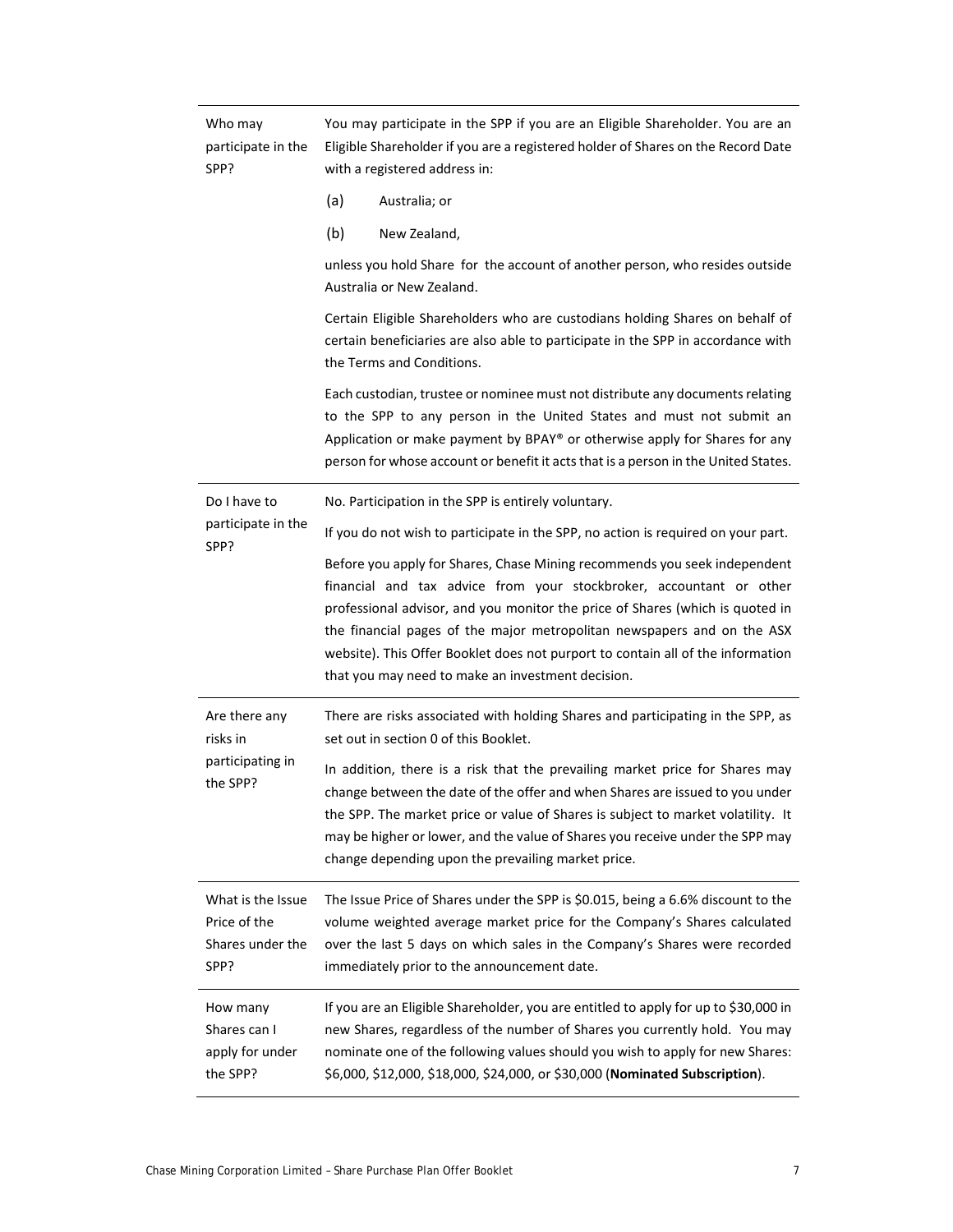|                                                 | If you receive more than one copy of this Offer Booklet, or if you hold Shares in<br>more than one capacity (e.g. because you are both a sole and joint holder of<br>Shares), the maximum amount you may apply to invest under the SPP in all<br>capacities, and in aggregate, is \$30,000. By applying to purchase Shares under<br>the SPP, you certify you have not exceeded this \$30,000 limit.                                                                                                       |  |  |
|-------------------------------------------------|-----------------------------------------------------------------------------------------------------------------------------------------------------------------------------------------------------------------------------------------------------------------------------------------------------------------------------------------------------------------------------------------------------------------------------------------------------------------------------------------------------------|--|--|
|                                                 | If the Issue Price cannot be divided into your Nominated Subscription, to give a<br>whole number of Shares, there will be a rounding down of the number of<br>Shares. By applying to purchase Shares under the SPP, you acknowledge that<br>any remaining balance of your payment arising from any rounding down will be<br>donated to a registered charity of Chase Mining's choosing. You will not receive<br>a refund for this amount, which will always be less than the Issue Price of one<br>Share. |  |  |
| Can I transfer my<br>offer to a third<br>party? | No. Your rights under this offer are personal to you and non- renounceable, so<br>you may not transfer them.                                                                                                                                                                                                                                                                                                                                                                                              |  |  |
| What will                                       | The SPP targets to raise between \$300,000 and a maximum of \$450,000.                                                                                                                                                                                                                                                                                                                                                                                                                                    |  |  |
| happen if the<br>SPP is<br>oversubscribed?      | Chase Mining may, at its absolute discretion, scale back the number of Shares<br>that will be allotted to individual Shareholders under this SPP. If this happens,<br>you may be allocated Shares to a value which is less than the value of Shares<br>that you applied for and the difference will be refunded to you (without<br>interest).                                                                                                                                                             |  |  |
| How do I apply<br>for Shares under              | If you wish to participate in the SPP, you can apply for Shares in the following<br>ways:                                                                                                                                                                                                                                                                                                                                                                                                                 |  |  |
| the SPP?                                        | (a)<br>apply for Shares by making a payment of \$6,000, \$12,000, \$18,000,<br>\$24,000, or \$30,000, using the BPAY® facility provided by your bank as<br>per the instructions in the Application Form. If you make a payment by<br>BPAY®, you will be deemed to have completed an Application Form<br>accepting Shares to the value of \$6,000, \$12,000, \$18,000, \$24,000, or<br>\$30,000. You do not need to return the Application Form if paying by<br>BPAY <sup>®</sup> ; or                     |  |  |
|                                                 | (b)<br>follow the instructions set out in the enclosed Application Form. Send<br>your completed Application Form with your cheque, bank draft or                                                                                                                                                                                                                                                                                                                                                          |  |  |
|                                                 | money order drawn on an Australian branch of a financial institution<br>in Australian currency, made payable to "Chase Mining Corporation<br>Limited" and crossed "Not Negotiable" to Link Market Services<br>Limited in the enclosed reply paid envelope.                                                                                                                                                                                                                                                |  |  |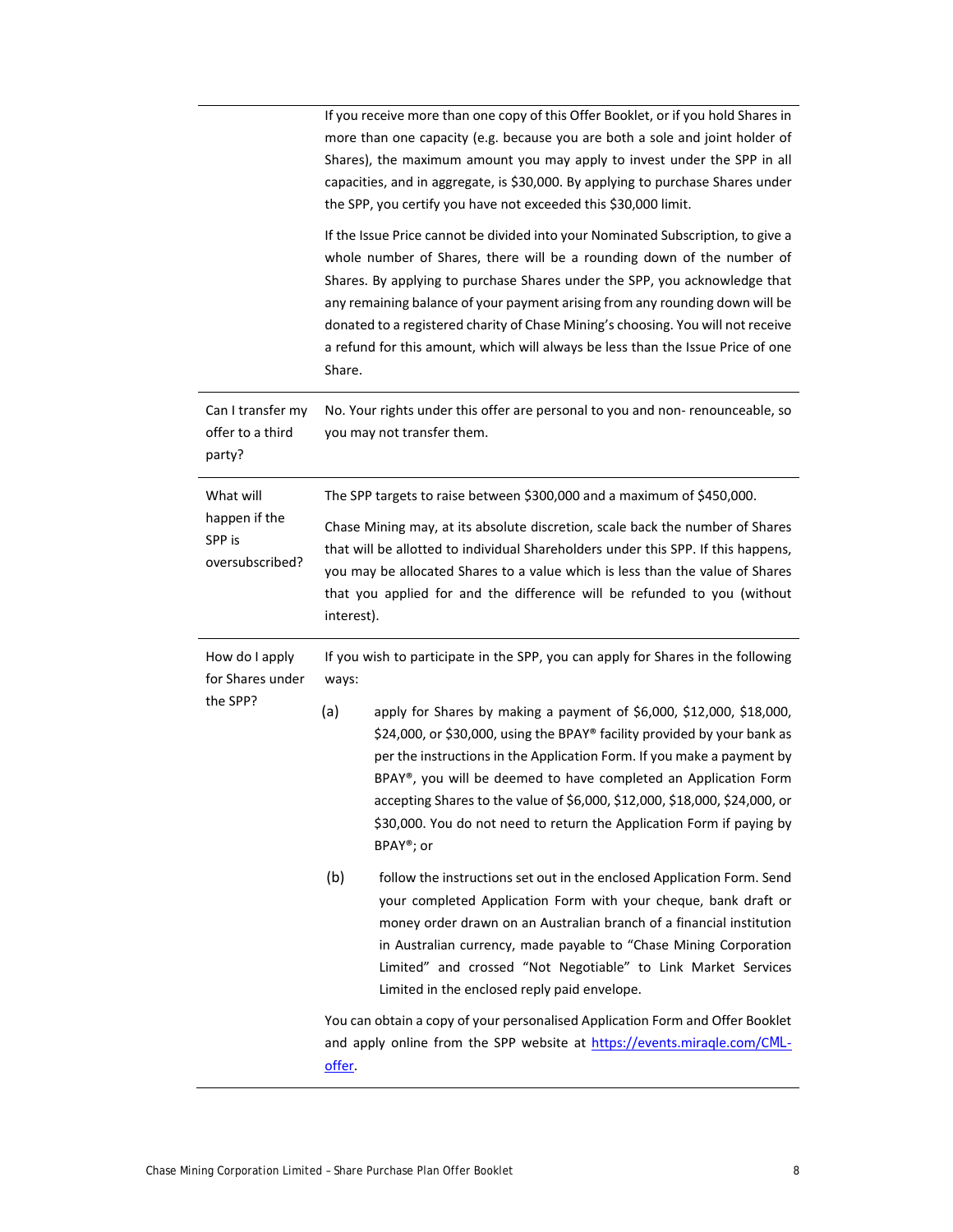|                                                                                                                  | You will not be able to withdraw or revoke your Application once you have<br>made a payment by BPAY® or sent us the completed Application Form.                                                                                                                                                                                                                                                                                                               |  |  |  |
|------------------------------------------------------------------------------------------------------------------|---------------------------------------------------------------------------------------------------------------------------------------------------------------------------------------------------------------------------------------------------------------------------------------------------------------------------------------------------------------------------------------------------------------------------------------------------------------|--|--|--|
|                                                                                                                  | If paying by Bpay®, payment must be received by the Registry by Bpay® by<br>5.00pm (Sydney time) on 5 March 2020. By paying by Bpay®, you will be<br>deemed to have completed an Application Form for the number of Shares the<br>subject of your Application.                                                                                                                                                                                                |  |  |  |
|                                                                                                                  | If you make a payment by Bpay® and the Company receives an amount which<br>is not equal to either \$6,000, \$12,000, \$18,000, \$24,000, or \$30,000, the<br>Company may round down the dollar amount of Shares that you are applying<br>for to the next lowest parcel at their discretion. Your payment must be for a<br>minimum of \$6,000.                                                                                                                 |  |  |  |
| Can I apply for<br>Shares under the<br>SPP if my Shares<br>are held by a<br>custodian,<br>trustee or<br>nominee? | If you are expressly noted on Chase Mining's share register as the named<br>beneficiary of Shares held by a custodian, trustee or nominee, and you reside<br>in Australia or New Zealand, you will be eligible to participate in the SPP.                                                                                                                                                                                                                     |  |  |  |
| How long is the<br>SPP offer open                                                                                | The SPP opens at 9.00 am (Sydney time) on Monday 24 February 2020 and<br>closes at 5.00 pm (Sydney time) on Thursday 5 March 2020.                                                                                                                                                                                                                                                                                                                            |  |  |  |
| for?                                                                                                             | If you want to participate you should ensure that Link Market Services Limited<br>receives payment in cleared funds by no later than 5.00 pm (Sydney time) on 5<br>March 2020 (the Closing Date for the SPP).                                                                                                                                                                                                                                                 |  |  |  |
| Do I have a                                                                                                      | No.                                                                                                                                                                                                                                                                                                                                                                                                                                                           |  |  |  |
| guaranteed<br>allocation of<br>Shares under the<br>SPP?                                                          | The SPP is targeting between \$300,000 and a maximum of \$450,000, and Chase<br>Mining reserves the right (at its absolute discretion and subject to the Listing<br>Rules) to scale back applications under the SPP. If this happens, you may be<br>allocated fewer Shares than the parcel of Shares for which you applied, and you<br>will be refunded the difference in the application amount (without interest<br>payable on funds prior to your refund). |  |  |  |
| What is the<br>market price of<br>Shares?                                                                        | The market price of Shares can be obtained from the ASX website by searching<br>for "Chase Mining Corporation Limited" in the prices search screen.                                                                                                                                                                                                                                                                                                           |  |  |  |
| Taxation                                                                                                         | You should consult your own taxation advisor about the tax status and<br>implications of your investment in Shares.                                                                                                                                                                                                                                                                                                                                           |  |  |  |
| Further<br>questions?                                                                                            | If you have any questions in relation to the SPP please call your stockbroker,<br>accountant or other professional advisor. If you require information on how to<br>complete the Application Form please contact the Registry on 1300 728 779<br>from within Australia or (+61) 1300 728 779 from outside Australia between                                                                                                                                   |  |  |  |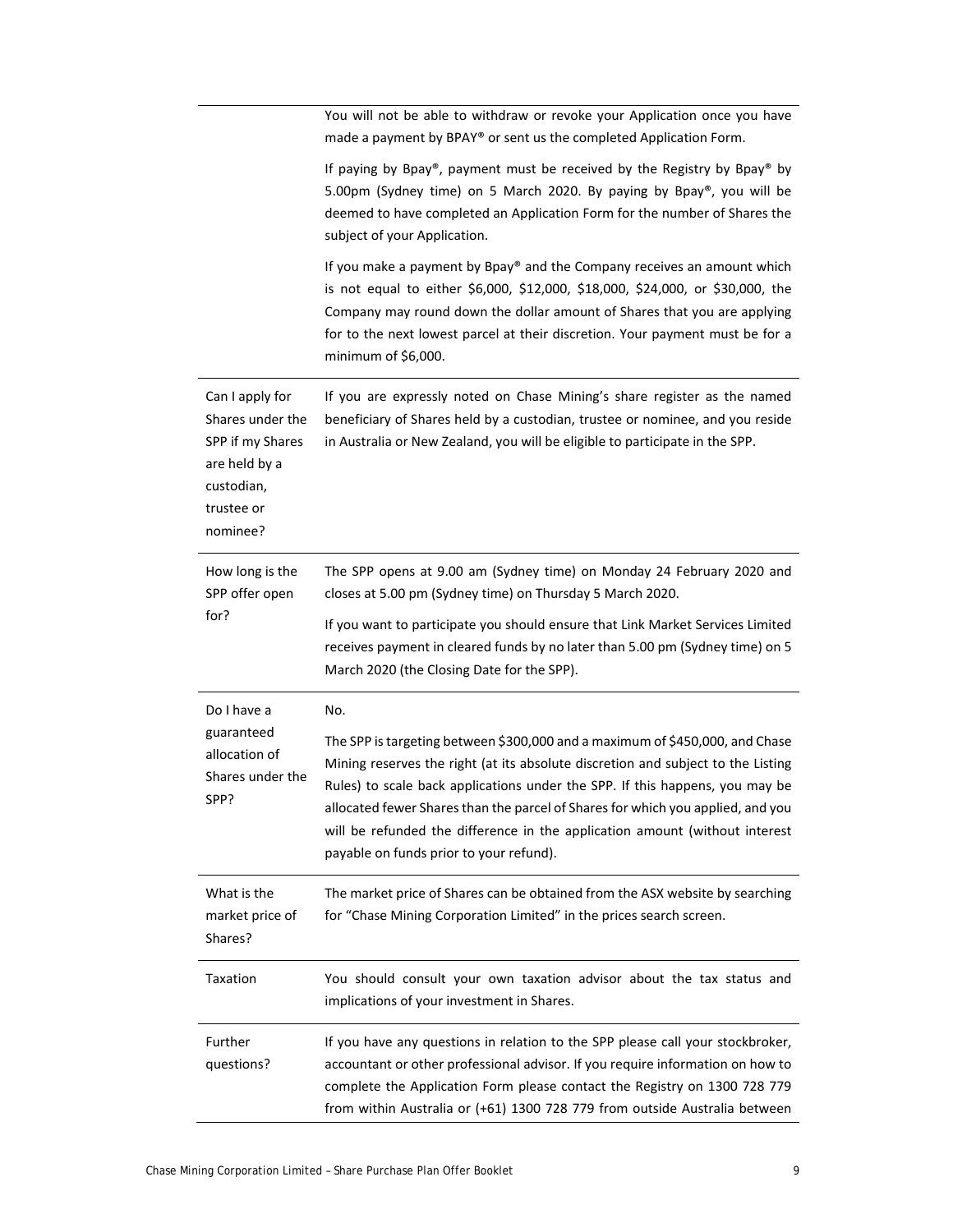8.30am and 5.30pm (Sydney time), Monday to Friday while the Offer remains open for acceptance.

#### **6 TERMS AND CONDITIONS**

#### **6.1 Defined terms**

Defined words and expressions used in this Offer Booklet are capitalised. See the Definitions section at the end of this Offer Booklet for their definition.

#### **6.2 Offer timetable**

This Offer Booklet is dated 21 February 2020.

The offer opens at 9.00 am (Sydney time) on Monday 24 February 2020 (**Opening Date**) and closes at 5.00 pm (Sydney time) on Thursday 5 March 2020 (**Closing Date**). Application Forms and cheques, bank drafts, money orders or BPAY® payments may not be processed and may not be valid if they have not been received by the Closing Date. You must allow adequate time for Application Forms and cheques, bank drafts or money orders forwarded by post to be received by the Registry.

Any reduction in allotments of Shares under the SPP (**Scale Back**) is proposed to be announced on the Scale Back Date.

The Shares will be issued on the Issue Date and a transaction confirmation is expected to be dispatched to you shortly thereafter.

#### **6.3 Eligible Shareholders**

You may participate in the SPP if you are an Eligible Shareholder.

If you are the only registered holder of a holding of Shares, but you receive more than one offer under the SPP (due to multiple registered holdings), you may only contribute a maximum of \$30,000 in applying for Shares.

If two or more persons are recorded in Chase Mining's share register as jointly holding Shares, they are taken to be a single registered holder of Shares for the purposes of the SPP. If as joint holders you receive more than one offer under the SPP due to multiple identical holdings, you may still only contribute a maximum of \$30,000 in applying for Shares. An agreement, representation, acknowledgement or certification given by any joint holder of Shares is taken to be an agreement, representation, acknowledgement or certification given by all joint holders.

An Eligible Shareholder who is a custodian, trustee or nominee within the definition of "custodian" in ASIC Corporations (Share and Interest Purchase Plans) Instrument 2019/547 (**Custodian**) may participate in the SPP on behalf of each Eligible Beneficiary on whose behalf the Custodian is holding Shares.

If you are a Custodian, you may contribute a maximum of \$30,000 in applying for Sharesfor each Eligible Beneficiary on whose behalf you or a downstream Custodian holds Shares (but joint holders are taken to be a single holder). This is subject to you providing Chase Mining with a certificate in accordance with section 6.4(f)(v) below. You can obtain a certificate form by contacting the Chase Mining SPP offer information line on 1300 728 779 if calling within Australia or +61 1300 728 779 if calling from outside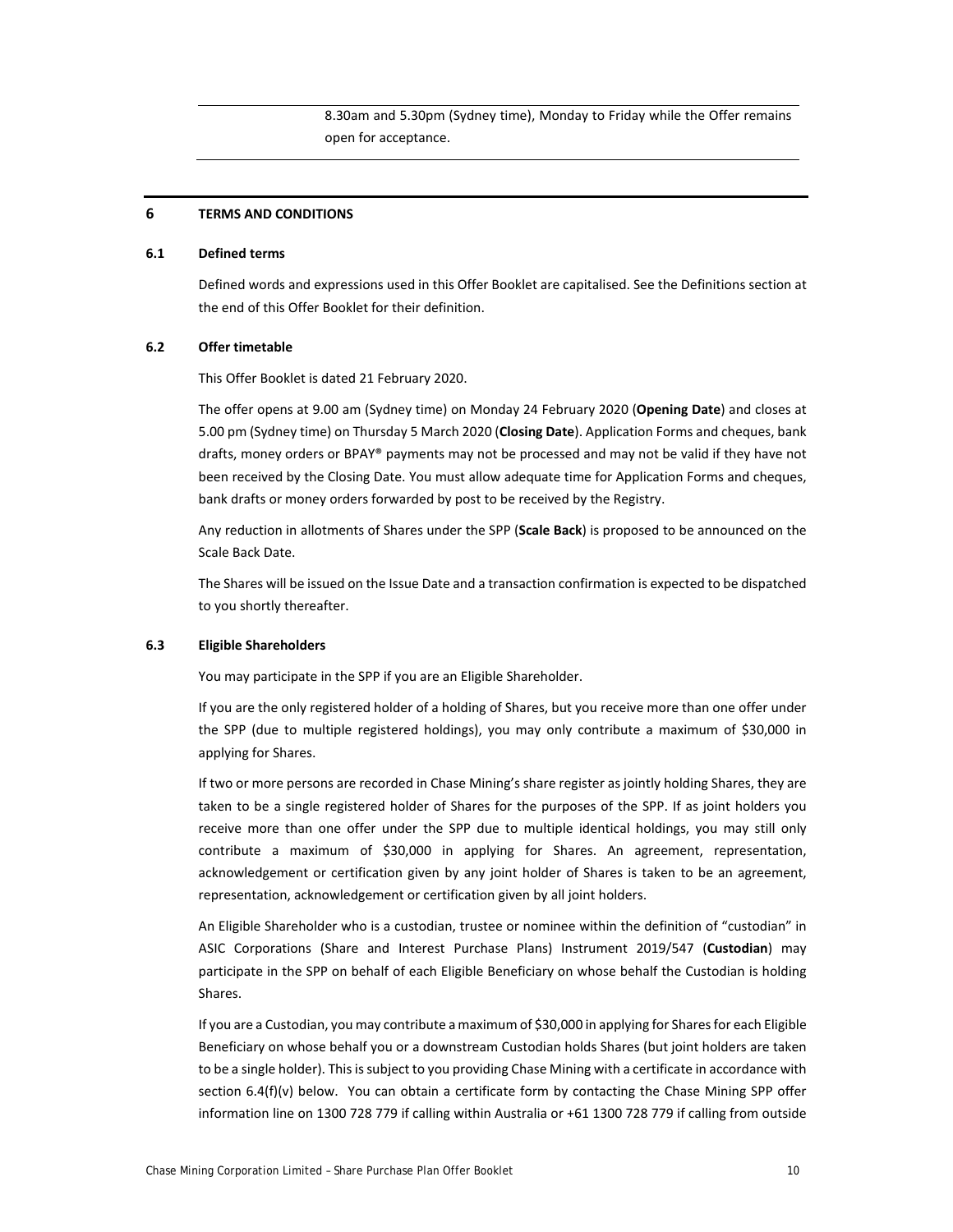of Australia. Applications received from Custodians in excess of \$30,000 that are not accompanied by a certificate may be rejected.

If you are not a Custodian, the rules for multiple single holdings apply and you may only contribute a maximum of \$30,000 in applying for Shares. You are not eligible to participate on behalf of a person who resides outside Australia or New Zealand.

If you are an Eligible Shareholder, your rights under this offer are personal to you and nonrenounceable, so you may not transfer them.

The offer under the SPP is made on the same Terms and Conditions to each Eligible Shareholder (whether you are a custodian or hold Shares on your own account).

Participation in the SPP is entirely optional. If you are an Eligible Shareholder, you can choose whether or not to participate. If you are a Custodian, you can choose whether to extend the offer to your Eligible Beneficiaries.

#### **6.4 Applications for Shares**

(a) Limitations on Applications

If you are an Eligible Shareholder, you may apply to purchase a Parcel of Shares valued at \$6,000, \$12,000, \$18,000, \$24,000, or \$30,000 (**Nominated Subscription**).

This Parcel may be subject to a Scale Back and rounding.

Unless you are applying as a Custodian, the maximum amount of \$30,000 applies even if you receive more than one Application Form or if you hold Shares in more than one capacity (for example, if you are both a sole and joint holder of Shares – see section 6.3 above) and irrespective of the number of Shares you hold on the Record Date. Chase Mining can reject any application for Shares if Chase Mining believes you have not complied with this condition.

(b) Completing the Application Form and paying for Shares

If you wish to participate in the SPP, you must either:

(i) make a payment by BPAY® if you have an Australian bank account enabled for this purpose. BPAY® customers must use the unique customer reference number shown on the instructionsto the Application Form which isrequired to identify your holding. If paying by BPAY®, you do not need to return your Application Form.

Note: By using the BPAY® facility to apply for Shares, you represent to Chase Mining that the total of the application price for the following does not exceed \$30,000:

- (A) the Shares you are applying for;
- (B) any other Shares you are applying for under the SPP, or Shares or interests in the class issued under a similar arrangement in the 12 months before your application under the SPP;
- (C) any other Shares or interests in the class which you have instructed a Custodian to acquire on your behalf under the SPP; and
- (D) any other Shares or interests in the class issued to a Custodian under an arrangement similar to the SPP in the 12 months before your application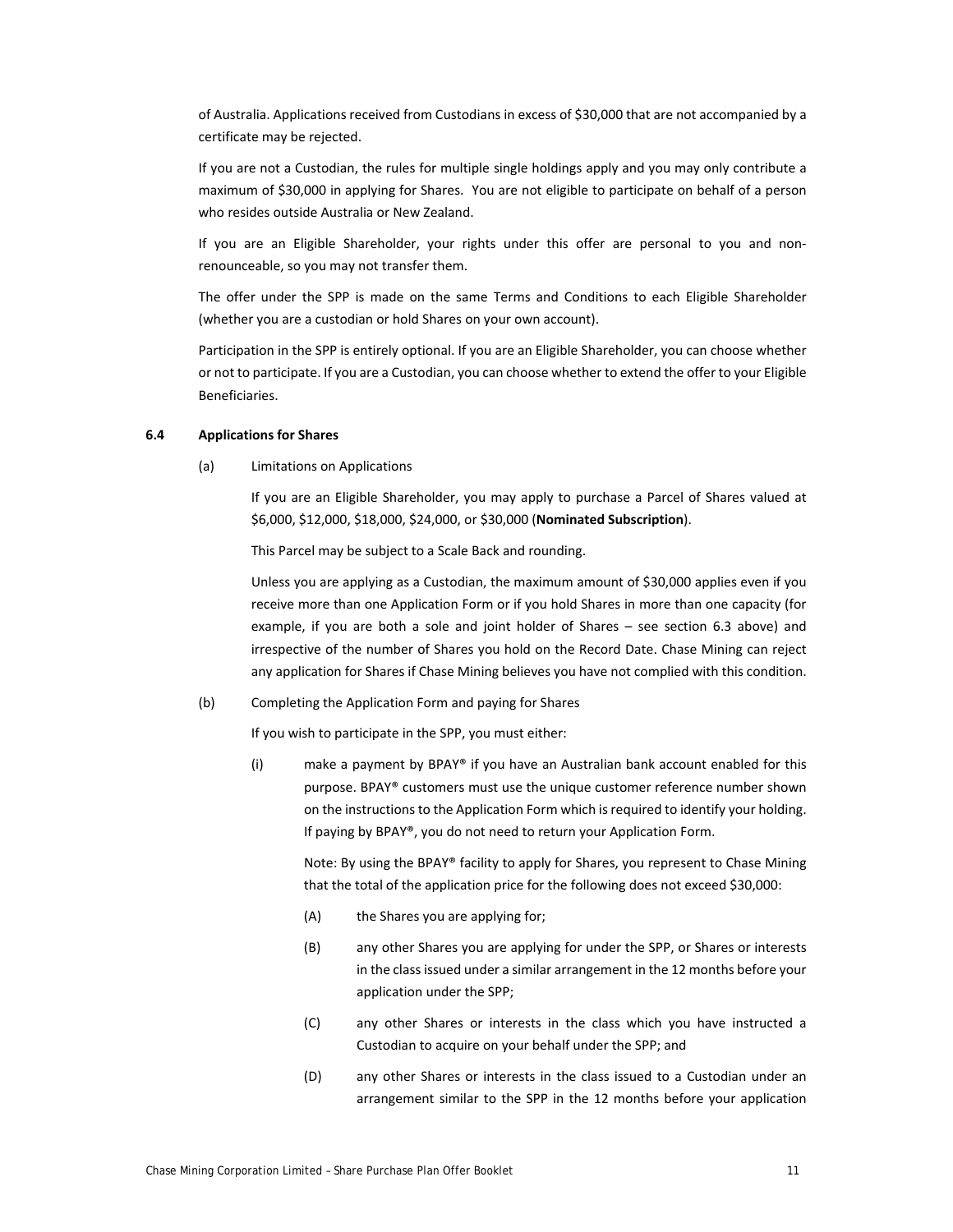under the SPP as a result of you instructing the Custodian or another Custodian, which resulted in you holding a beneficial interest in the Shares or interests.

(ii) complete the enclosed Application Form and return it with a cheque, bank draft or money order for \$6,000, \$12,000, \$18,000, \$24,000, or \$30,000, in accordance with the instructions on the Application Form. You can also obtain a copy of your personalised Application Form and Offer Booklet from the SPP website at https://events.miraqle.com/CML‐offer. Cheques, bank drafts and money orders must be drawn on an Australian branch of a financial institution in Australian currency, made payable to "Chase Mining Corporation Limited" and crossed "Not Negotiable". Chase Mining will not accept payment by cash.

Payment in cleared funds must be received by 5.00 pm (Sydney time) on the Closing Date.

(c) Chase Mining's discretions regarding Applications

Chase Mining has a broad discretion to accept or reject your Application to purchase Shares under the SPP in whole or in part, including if:

- (i) your Application Form, cheque, bank draft, money order or BPAY® payment is late, incorrectly completed, incomplete or otherwise determined by Chase Mining to be invalid;
- (ii) your cheque or bank draft or money order is late, dishonoured or has not been completed correctly;
- (iii) the cheque, bank draft or money order that you enclose with your Application Form is not made out for the exact amount as indicated on the Application Form;
- (iv) your BPAY® payment is not received or is incomplete or invalid;
- (v) unless you are applying as a Custodian, it appears that you are applying to buy more than \$30,000 (in aggregate) of Shares under the SPP;
- (vi) you are a Custodian, Chase Mining is not satisfied with your certification for any reason, or if you have not provided certification;
- (vii) cleared funds are not received until after the Closing Date. While Chase Mining has the discretion to accept late Application Forms, cheques, bank drafts, money orders or BPAY® payments, there is no assurance that it will do so. Late Application Forms and cheques, bank drafts or money orders, if not processed, will be returned to you at your registered address. Late BPAY® payments may be returned to you by cheque (or any other method as Chase Mining determines) to your registered address;
- (viii) the amount of your cheque, bank draft, money order or BPAY® payment is not equal to the amount indicated on the Application Form, in which event Chase Mining will:
	- (A) refund in full your application monies and not allot any Shares to you; or
	- (B) allot to you the number of Shares that would have been allotted had you applied for the highest Parcel that is less than the amount of your payment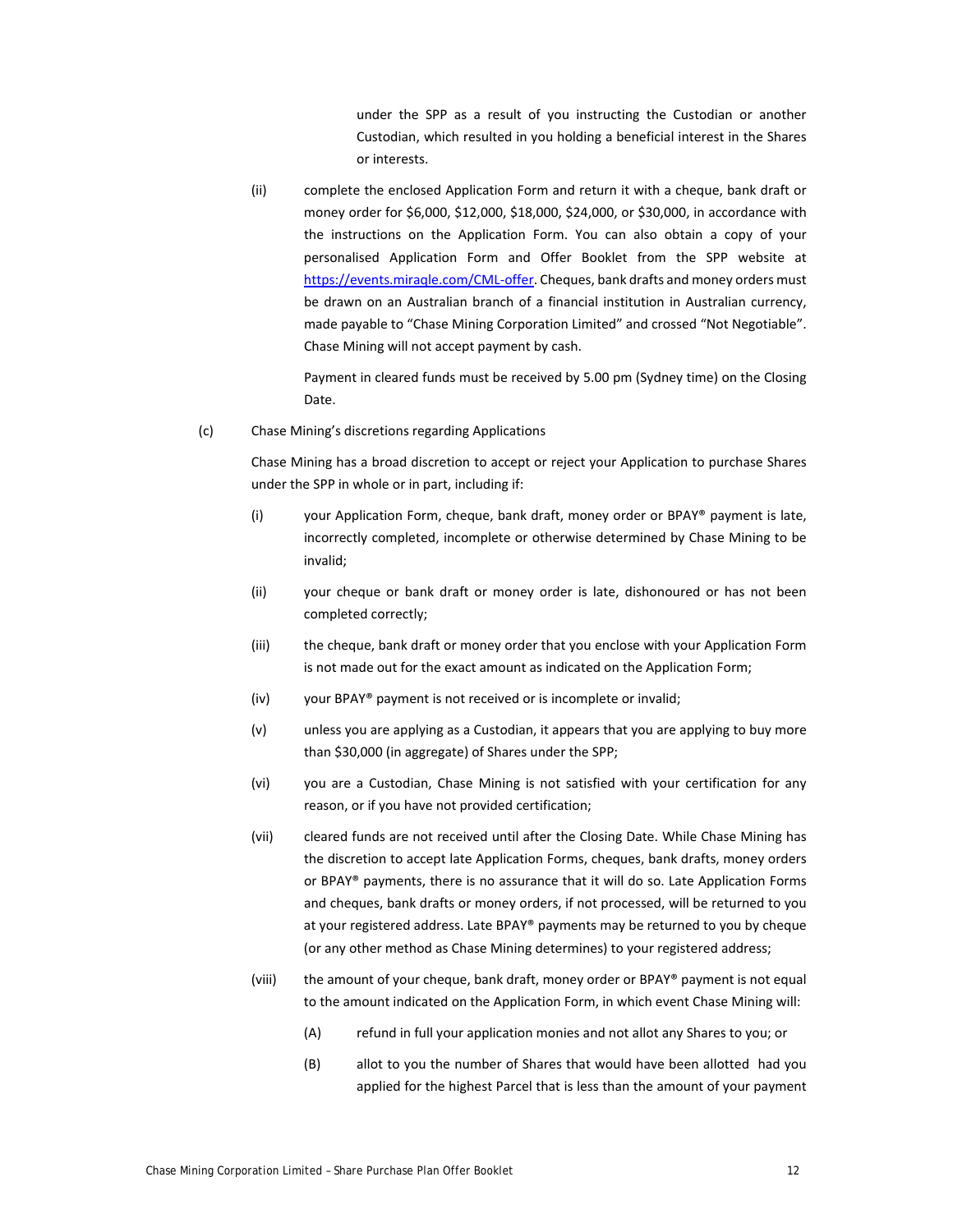and refund to you the excess of your application monies by direct credit deposit to your nominated bank account or by cheque; or

(C) Chase Mining hasreasonsto believe that you are not an Eligible Shareholder (subject to compliance with any applicable ASIC or ASX requirements).

Chase Mining must reject applications if required to do so under ASIC Corporations (Share and Interest Purchase Plans) Instrument 2019/547.

(d) Amount to be raised and Scale Back

The Company is targeting to raise between \$300,000 and a maximum of \$450,000, and the Company may in its absolute discretion, scale back applications.

If there is a Scale Back, you may not receive all the Shares for which you have applied. Chase Mining may, at its absolute discretion, scale back the number of Shares that will be allotted to individual Shareholders under this SPP. If a Scale Back produces a fractional number when applied to your Parcel, the number of Shares you will be allotted will be rounded down.

If there is a Scale Back, Chase Mining will refund to you by direct credit deposit to your nominated bank account or by cheque, the difference between your application money and the total Issue Price for the Shares allotted to you (provided that you will not receive a refund for an amount which is less than the Issue Price of one Share).

(e) Interest

No interest will be paid on any application money returned to you, or held pending the issue of Shares under the SPP.

(f) Significance of applying for Shares

If you apply to participate in the SPP:

- (i) your Application, on these Terms and Conditions, will be irrevocable and unconditional (it cannot be withdrawn or cancelled);
- (ii) you represent that all details and statements in your Application are true and complete, and not misleading (including by omission);
- (iii) you represent that you are and each person for whom you are acting is an Eligible Shareholder, and agree to provide (and, if applicable, direct your Custodian to provide) any requested substantiation of your eligibility to participate in the SPP;
- (iv) if you are applying on your own behalf (and not as a Custodian), you acknowledge and agree that:
	- (A) you are not applying for Shares with an application price of more than \$30,000 under the SPP (including by instructing a Custodian to acquire Shares on your behalf under the SPP);
	- (B) the total of the application price for the following does not exceed \$30,000: (A) the Shares you are applying for; (B) any other Shares you are applying for under the SPP, or Shares or interests in the class issued under a similar arrangement in the 12 months before your application under the SPP; (C) any other Shares or interests in the class which you have instructed a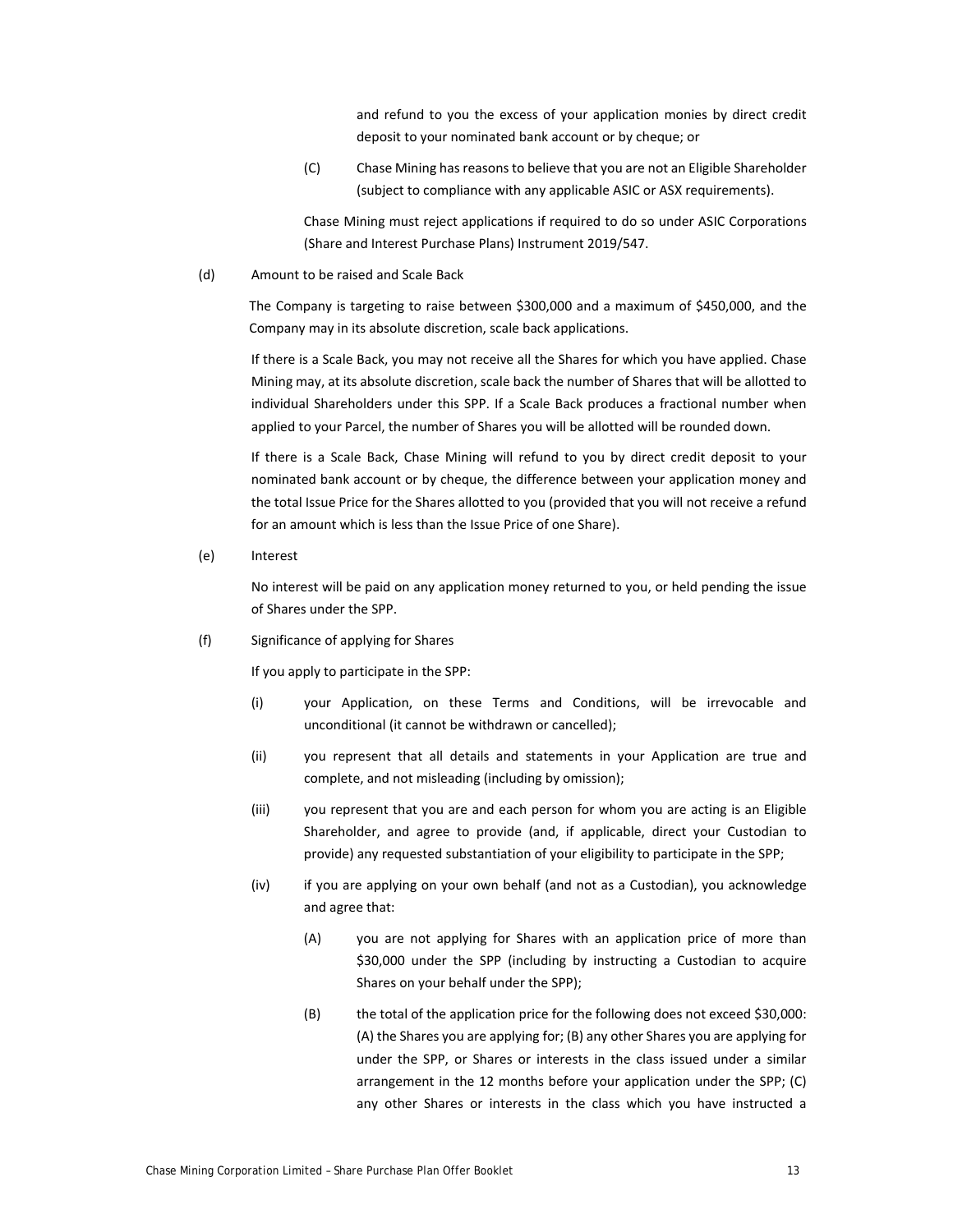Custodian to acquire on your behalf under the SPP; and (D) any other Shares or interests in the class issued to a Custodian under an arrangement similar to the SPP in the 12 months before your application under the SPP as a result of you instructing the Custodian or another Custodian, which resulted in you holding a beneficial interest in the Shares or interests; and

- (C) Chase Mining will take no responsibility for Applications in excess of \$30,000;
- (v) if you are a Custodian and are applying for Shares on behalf of an Eligible Beneficiary on whose behalf you hold Shares, you acknowledge and agree:
	- (A) that you are a Custodian (as that term is defined in paragraph 4 of ASIC Corporations (Share and Interest Purchase Plans) Instrument 2019/547);
	- (B) that you held Shares on behalf of the Eligible Beneficiary as at the Record Date who has instructed you to apply for Shares on their behalf under the SPP and that the Eligible Beneficiary was provided with a copy of this Offer Booklet before giving such instruction;
	- (C) that you are not applying for Shares on behalf of any Eligible Beneficiary with an application price of more than \$30,000 under the SPP; and
	- (D) to certify to us in writing the matters required by paragraph 8(3) of ASIC Corporations (Share and Interest Purchase Plans) Instrument 2019/547, and that the information given in that certification is true, correct and not misleading;
- (vi) you agree to these Terms and Conditions and you agree not to do anything which would be contrary to the spirit, intention or purpose of the SPP;
- (vii) you agree to be bound by the constitution of Chase Mining (as it may be amended from time to time);
- (viii) you represent that you are in compliance with all relevant laws and regulations;
- (ix) you authorise Chase Mining (and its officers or agents) to correct any error in, or omission from, your Application Form and to complete the Application Form by the insertion of any missing details;
- (x) you agree that Chase Mining may determine that your Application Form is valid and in accordance with these Terms and Conditions, even if it is incomplete, contains errors or is otherwise defective;
- (xi) you agree that your Application is only effective when received by the Registry and not when posted;
- (xii) you acknowledge that Chase Mining may vary the timetable set out in this Offer Booklet at its discretion by lodging a revised timetable with the ASX;
- (xiii) you accept the risk associated with any return of application monies (for example, in the event of a rejected Application) or other refunds that may be dispatched to you by to your address shown on Chase Mining's share register;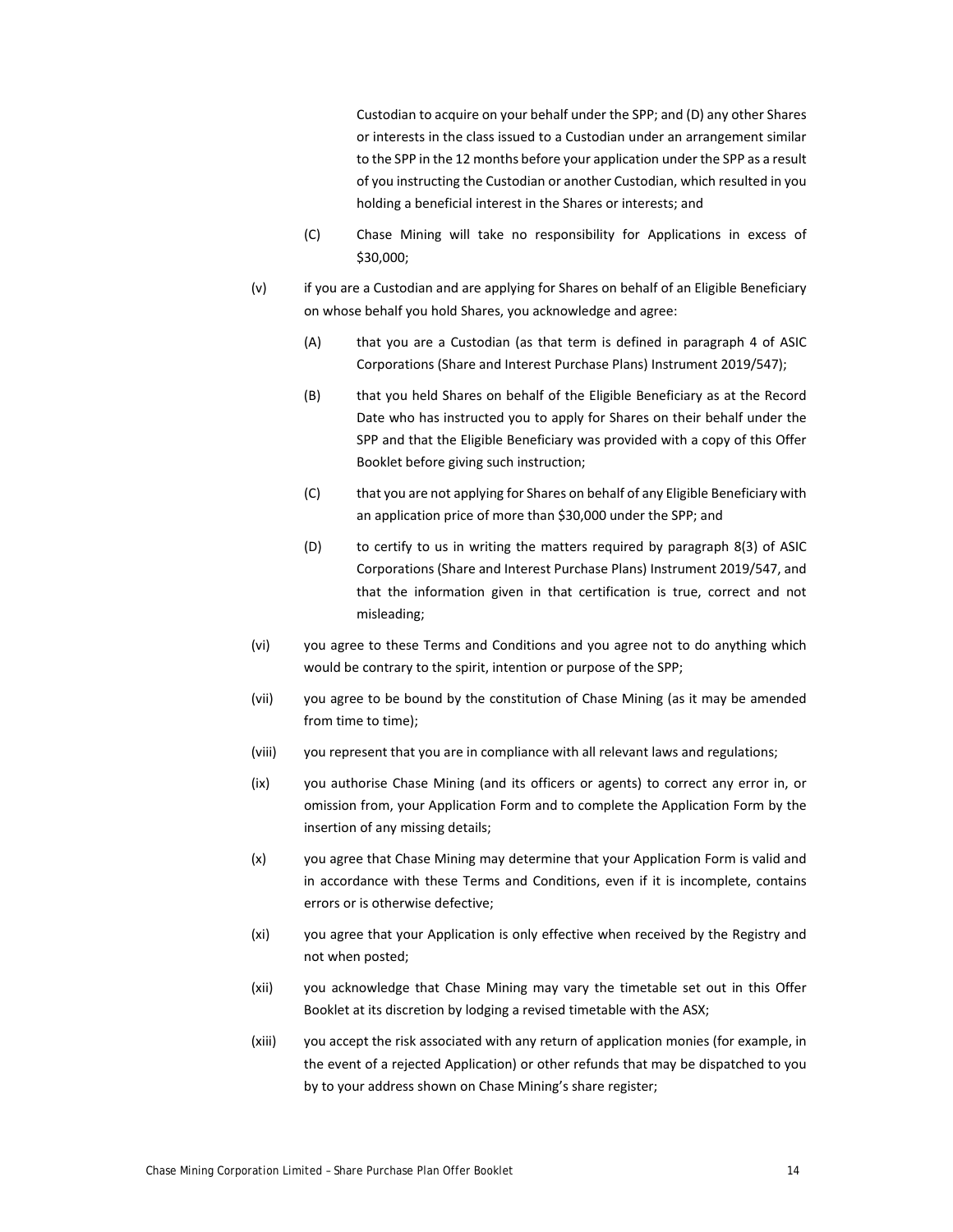- (xiv) you agree to indemnify Chase Mining for, and to pay to Chase Mining within 5 business days of demand, any dishonour fees or other costs Chase Mining may incur in presenting a cheque or bank draft for payment which is dishonoured;
- (xv) you acknowledge that none of Chase Mining, its advisors or agents, or the Registry has provided you with investment advice, financial product advice or taxation advice, and that none of them has any obligation to provide this advice concerning your decision to apply for and purchase Shares;
- (xvi) you acknowledge that the Offer Booklet that incorporates these Terms and Conditions does not purport to contain all of the information that an investor may require to make an investment decision;
- (xvii) you acknowledge that there are risks associated with acquiring and holding Shares, including those described in the immediately preceding section;
- (xviii) you acknowledge that none of Chase Mining, its officers or agents are liable for any exercise of any discretions by any person referred to in these Terms and Conditions;
- (xix) you acknowledge that any remaining balance of your payment, due to a rounding down of the number of Shares, will be donated to a registered charity of Chase Mining's choosing (provided that the remaining balance is less than the Issue Price of one Share);
- (xx) if you make payment of application money by BPAY®, you acknowledge that you will be taken to have made all representations, warranties and undertakings set out in the Application Form as if you had validly signed and submitted an Application Form;
- (xxi) you declare that you are at least 18 years of age and have full legal capacity and power to perform all your rights and obligations in respect of the SPP;
- (xxii) you acknowledge and agree that you are not in the United States and are not acting for the account or benefit of a person in the United States;
- (xxiii) you acknowledge that the Shares have not been, and will not be, registered under the Securities Act of 1933, as amended (U.S. Securities Act), or the securities laws of any state or other jurisdiction in the United States, or in any other jurisdiction outside Australia or New Zealand and accordingly, the Shares to be offered and sold under the SPP offer will only be offered and sold to Eligible Shareholders in Australia or New Zealand in "offshore transactions" (as defined in Rule 902(h) under the U.S. Securities Act) in reliance on Regulation S under the U.S. Securities Act;
- (xxiv) you acknowledge and agree that if you are acting as a trustee, nominee or Custodian, each beneficial holder on whose behalf you are participating in the SPP is resident in Australia or New Zealand; and
- (xxv) you agree not to send any materials relating to the SPP to any person outside Australia and New Zealand.

#### **6.5 Parcel price and number of Shares**

If you apply for Shares under the SPP, you will apply for a certain value, rather than a certain number, of Shares. You agree to pay the total application price of: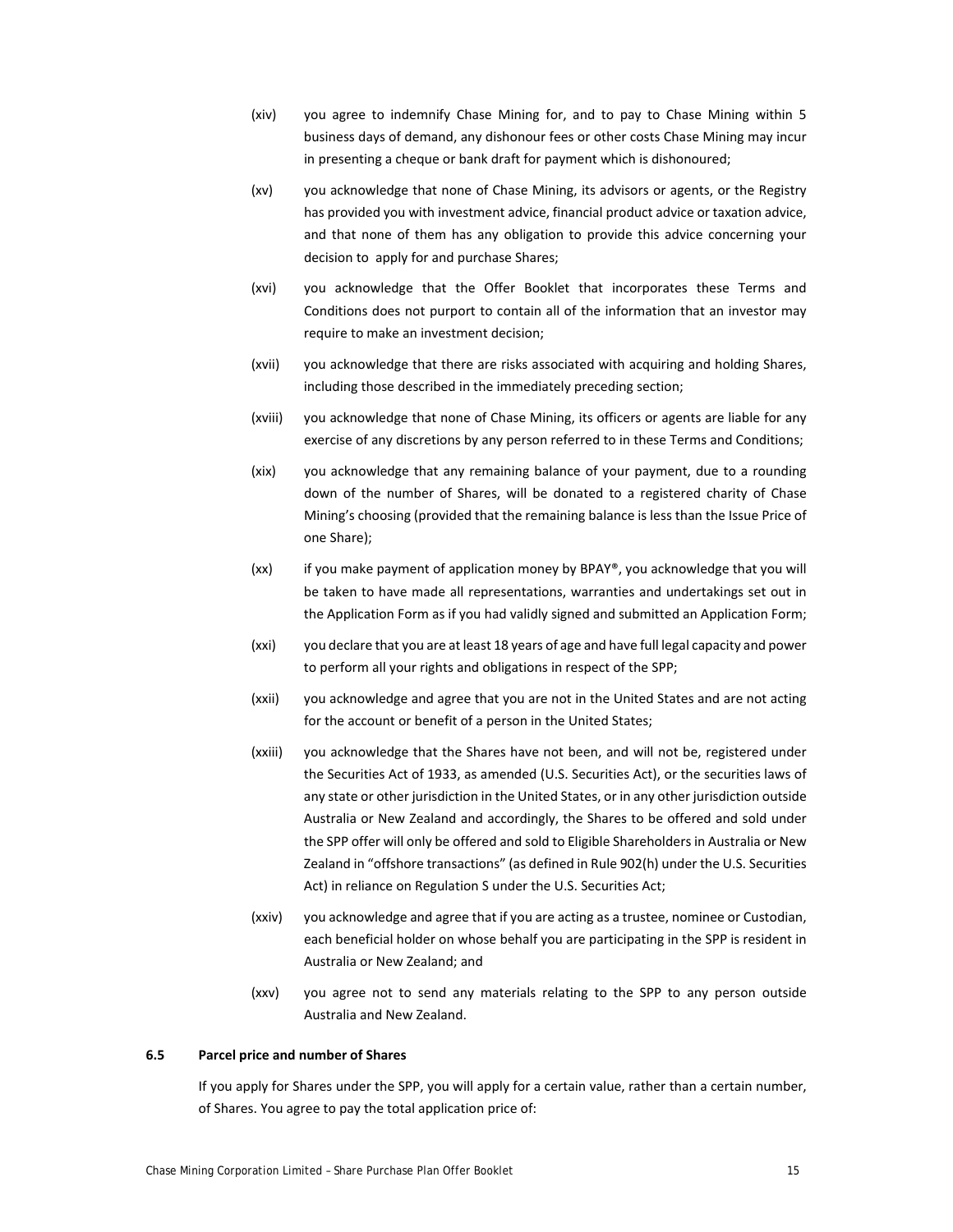- $(a)$  \$6,000;
- (b) \$12,000;
- $(c)$  \$18,000;
- $(d)$  \$24,000;
- $(e)$  \$30,000.

Chase Mining shall determine the number of Shares to be issued to each Eligible Shareholder who applies for a Parcel, by dividing the value of that Parcel by the Issue Price. If the Issue Price cannot be divided into your Nominated Subscription to give a whole number of Shares, there will be a rounding down of the number of Shares. In accordance with section 6.4(f)(xix) above, any remaining balance of your payment will be donated to a registered charity of Chase Mining's choosing. You will not receive a refund for this amount, which will always be less than the Issue Price of one Share.

The SPP is targeting to raise between \$300,000 and a maximum of \$450,000, and the Company may in its absolute discretion, scale back applications accordingly.

#### **6.6 Issue of Shares**

On the Issue Date, Chase Mining will issue the number of Shares to each Eligible Shareholder on the basis set out in section 6.5.

Shares issued under the SPP will, at the time of issue, rank equally with, and have the same voting rights, distribution rights and other entitlements as existing Shares.

Chase Mining will apply for Shares issued under the SPP to be quoted on ASX.

#### **6.7 Variation and termination**

Chase Mining reserves the right at any time to:

- (a) amend or vary these Terms and Conditions;
- (b) waive compliance with any provision of these Terms and Conditions;
- (c) withdraw the SPP or suspend or terminate the SPP;
- (d) vary the timetable for the SPP, including the Closing Date;
- (e) not accept an Application, not issue Shares, or issue Shares to a value less than that applied for under the SPP by an Eligible Shareholder (including a Custodian applying on behalf of one or more Eligible Beneficiaries).

Any such amendment, variation, waiver, suspension, withdrawal, non‐acceptance or termination will be binding on all Eligible Shareholders even where Chase Mining did not notify you of that event.

In the event the SPP is withdrawn or terminated, all application monies will be refunded. No interest will be paid on any money returned to you.

#### **6.8 Underwriting**

The SPP is not underwritten.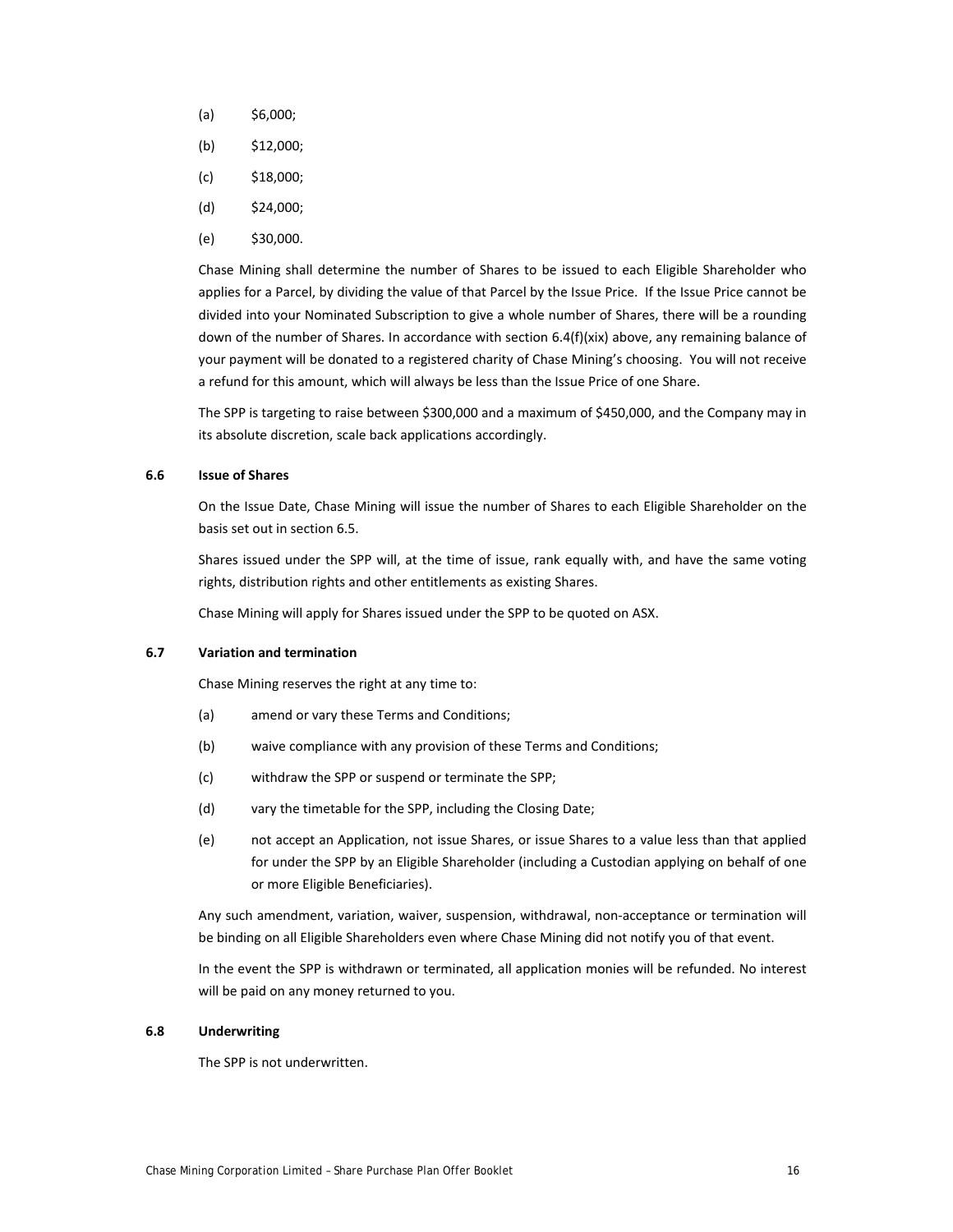#### **6.9 Settling disputes**

Chase Mining may settle in any manner it sees fit, any difficulties, anomalies or disputes which may arise in connection with the operation of the SPP whether generally or in relation to any participant or any Application of Shares. The decision of Chase Mining is conclusive and binding on all participants and other persons to whom the determination relates. These rights may be exercised by Chase Mining, its Board of Directors or any of their delegates.

#### **6.10 Privacy**

Chapter 2C of the Corporations Act requires information about Shareholders (including their name, address and details of the securities they hold) to be included in the public register of the entity in which they hold securities. This information must continue to be included in the public register even if they cease to be a Shareholder.

Chase Mining and the Registry may collect personal information to process the application and implement the SPP, and to administer holdings of Shares.

The personal information contained in Chase Mining's share register is also used to facilitate payments and corporate communications (including financial results, annual reports and other information to be communicated to Shareholders) and to ensure compliance with legal and regulatory requirements, including taxation laws and the Corporations Act.

The personal information Chase Mining collects in relation to Shareholders may include the name, address, other contact details, bank account details and details of their holdings of Shares.

Shareholders who are individuals and the other individuals in respect of whom personal information is collected, as outlined above, have certain rights to access, correct or update the personal information held about them, subject to some exceptions allowed by law. Such individuals should contact the Registry on 1300 728 779 from within Australia or (+61) 1300 728 779 from outside Australia between 8.30 am and 5.30 pm (Sydney time), Monday to Friday while the offer remains open.

Personal information regarding Shareholders may be disclosed to joint investors, the Registry, securities brokers, third party service providers (including print and mail service providers, technology providers, and professional advisors), related entities of Chase Mining and each of their agents and contractors, and ASX and other regulatory authorities, and in any case, where disclosure is required or allowed by law (which may include disclosures to the Australian Taxation Office and other government or regulatory bodies or where you have consented to the disclosure). In some cases, the types of organisations referred to above to whom Chase Mining will disclose personal information may be located overseas.

The main consequence of not providing the personal information outlined in this section 6.10 would be that Chase Mining may be hindered in, or prevented from, processing applications, and from conducting and implementing the SPP.

#### **6.11 Shortfall**

The SPP is not underwritten.

Chase Mining reserves its right to place any shortfall under the SPP at a price not less than the Issue Price in accordance with its share issue capacity under the Listing Rules.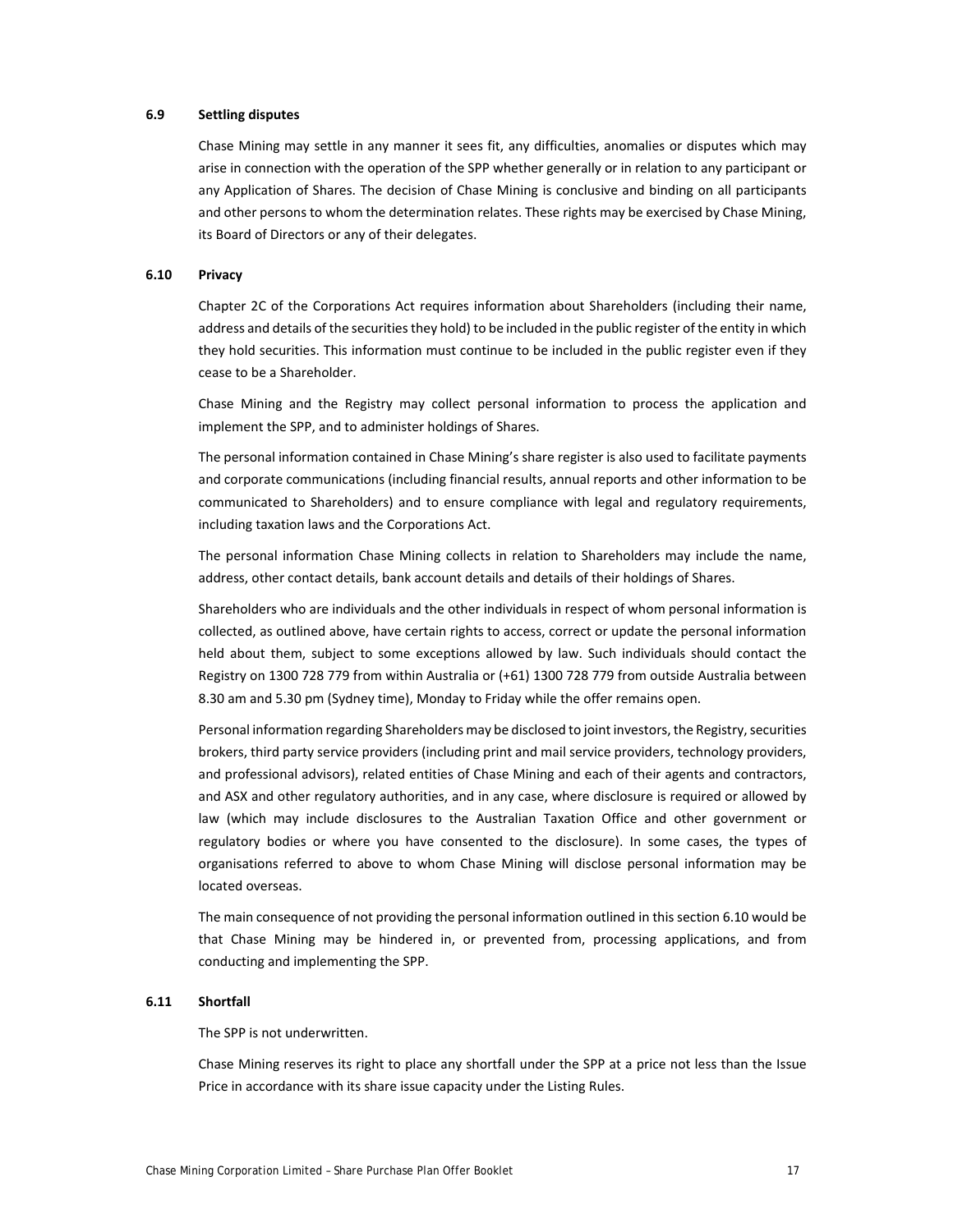### **6.12 Governing law**

These Terms and Conditions are governed by the laws in force in Queensland and are to be interpreted in accordance with their spirit, intention and purpose.

## **6.13 Inconsistency**

These Terms and Conditions prevail to the extent of any inconsistency with the Application Form.

| Application             | A correctly completed and submitted Application Form and attached<br>application monies or a payment via BPAY®.                                                                                                             |
|-------------------------|-----------------------------------------------------------------------------------------------------------------------------------------------------------------------------------------------------------------------------|
| <b>Application Form</b> | The Application Form relating to the SPP that you received with this<br>Offer Booklet, including the instructions. This may include a deemed<br>Application Form in the same terms, where a valid BPAY® payment is<br>made. |
| <b>ASIC</b>             | Australian Securities and Investments Commission.                                                                                                                                                                           |
| <b>ASX</b>              | ASX Limited ABN 98 008 624 691 or the market operated by it, as the<br>context requires.                                                                                                                                    |
| Beneficiary             | A person on whose behalf a Custodian is holding Shares as at the Record<br>Date.                                                                                                                                            |
| Board                   | The board of directors of the Company.                                                                                                                                                                                      |
| <b>Closing Date</b>     | 5.00 pm (Sydney time) on 5 March 2020.                                                                                                                                                                                      |
| Control                 | has the meaning given in section 50AA of the Corporations Act.                                                                                                                                                              |
| <b>Corporations Act</b> | Corporations Act 2001 (Cth).                                                                                                                                                                                                |
| Despatch Date           | The date on which the transaction confirmation statements are<br>despatched to participating Eligible Shareholders.                                                                                                         |
| Dollars or \$           | Australian dollars.                                                                                                                                                                                                         |
| Eligible Beneficiary    | A Beneficiary with a registered address in either Australia or New<br>Zealand, provided that such Beneficiary is not in the United States.                                                                                  |
| Eligible Shareholder    | A person who, at the Record Date, was recorded in Chase Mining<br>Corporation's share register as being a registered holder of Shares with<br>a registered address in:                                                      |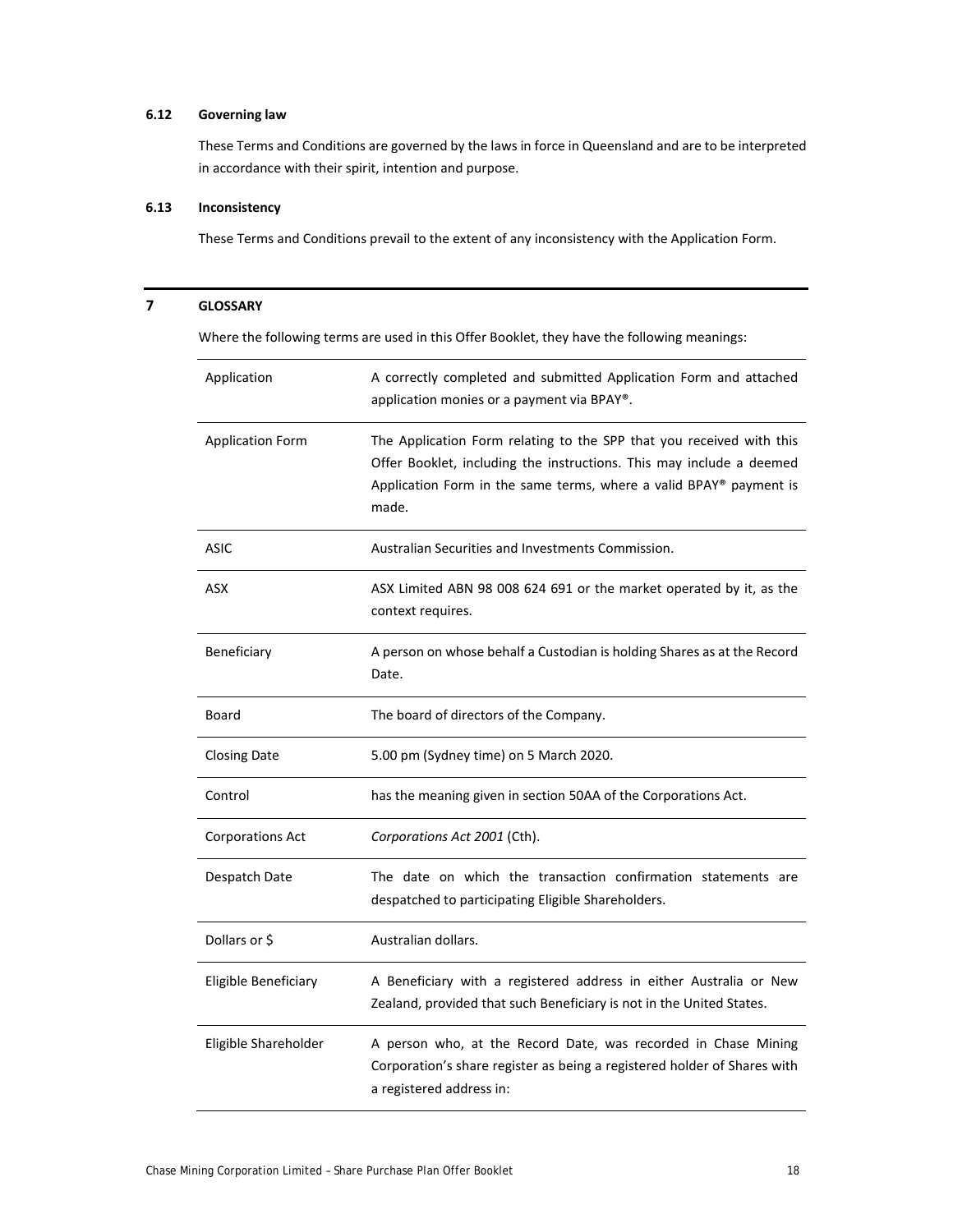|                                                 | Australia; or<br>$\bullet$                                                                        |  |  |
|-------------------------------------------------|---------------------------------------------------------------------------------------------------|--|--|
|                                                 | New Zealand,                                                                                      |  |  |
|                                                 | and who is not, or is not acting for the account or benefit of, a person in                       |  |  |
|                                                 | the United States.                                                                                |  |  |
| <b>Issue Date</b>                               | The date on which Shares are issued under the SPP which is expected to<br>occur on 12 March 2020. |  |  |
| <b>Issue Price</b>                              | \$0.015 per Share.                                                                                |  |  |
| <b>Listing Rules</b>                            | The listing rules of the ASX.                                                                     |  |  |
| Chase Mining or<br>Company                      | Chase Mining Corporation Limited ACN 118 788 846.                                                 |  |  |
| Nominated Subscription                          | The total dollar amount subscribed for, being the Parcel multiplied by<br>the Issue Price.        |  |  |
| Offer Booklet                                   | this offer booklet in respect of the SPP.                                                         |  |  |
| <b>Opening Date</b>                             | 9.00 am (Sydney time) on 24 February 2020.                                                        |  |  |
| Parcel                                          | A parcel of Shares in respect of an amount of \$6,000, \$12,000, \$18,000,                        |  |  |
|                                                 | \$24,000, or \$30,000, at the Issue Price.                                                        |  |  |
| <b>Record Date</b>                              | 7.00 pm (Sydney time) on 20 February 2020.                                                        |  |  |
| Registry                                        | Link Market Services Limited.                                                                     |  |  |
| <b>Related Entity</b>                           | in respect of an entity, a second entity that:                                                    |  |  |
|                                                 | Controls the first entity;                                                                        |  |  |
|                                                 | is under the Control of the first entity; or                                                      |  |  |
|                                                 | is under the Control of a third entity that also Controls the first<br>entity.                    |  |  |
| Scale Back Date                                 | 6 March 2020                                                                                      |  |  |
| Share or Shares                                 | A fully paid ordinary share in Chase Mining.                                                      |  |  |
| Shareholder(s)                                  | Holder(s) of Shares.                                                                              |  |  |
| SPP                                             | This Share Purchase Plan.                                                                         |  |  |
| <b>Chase Mining</b><br><b>Corporation Group</b> | Chase Mining and its Related Entities.                                                            |  |  |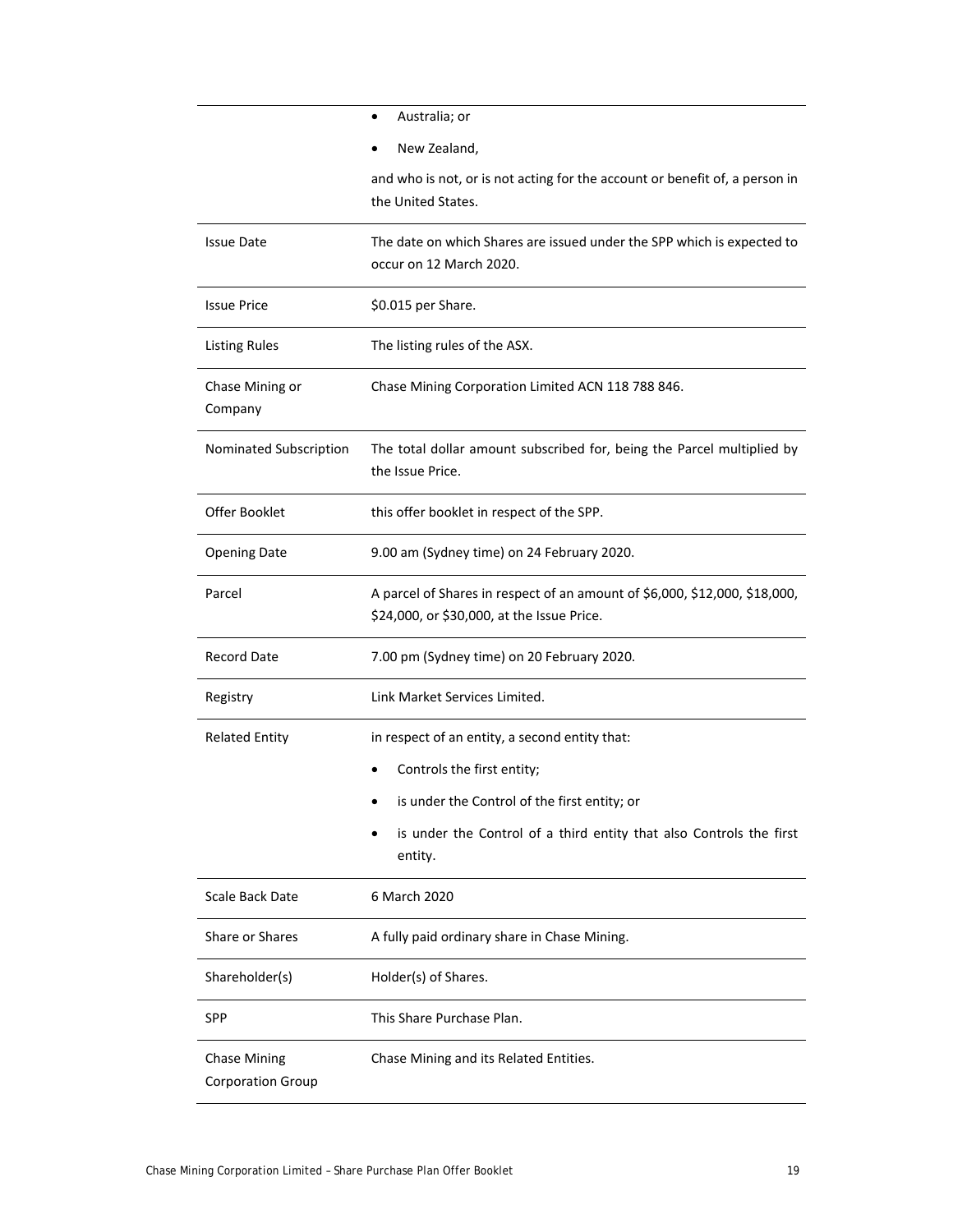| <b>Terms and Conditions</b> | The terms and conditions of the SPP set out in section 6 of this Offer<br>Booklet, and these Definitions and the Application Form. |
|-----------------------------|------------------------------------------------------------------------------------------------------------------------------------|
| U.S. Securities Act         | The Securities Act of 1933, as amended.                                                                                            |
| <b>VWAP</b>                 | Volume weighted average price.                                                                                                     |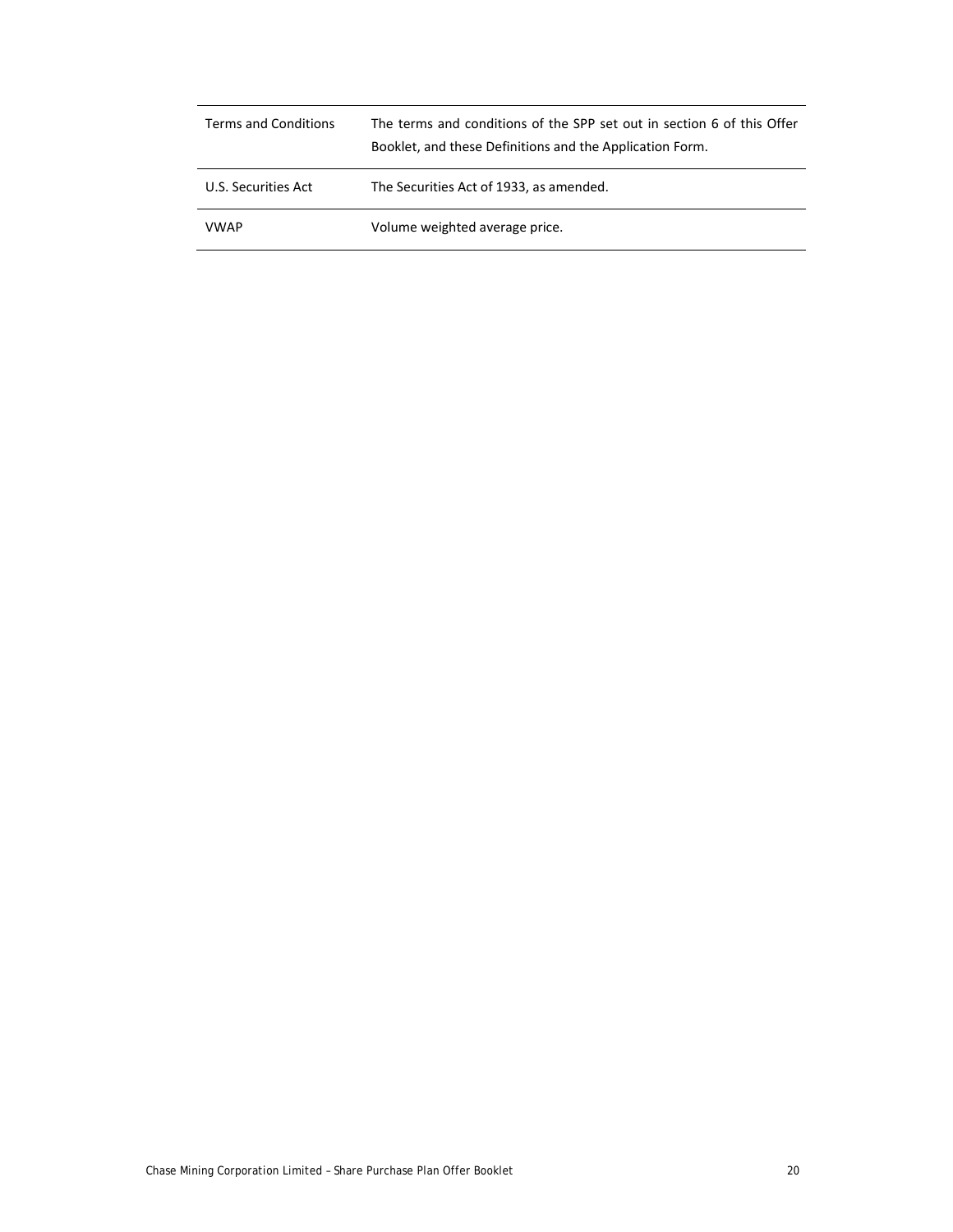

All Registry communications to: Link Market Services Limited Locked Bag A14 Sydney South NSW 1235 Australia

Telephone: 1300 975 518 From outside Australia: +61 1300 975 518

ASX Code: CML

Website: www.linkmarketservices.com.au

**SRN/HIN: Entitlement Number: Record Date: 20 February 2020 Offer Opens: 24 February 2020**

**Offer Closes 5:00pm (Sydney time): 5 March 2020**

## **SHARE PURCHASE PLAN ("SPP") APPLICATION FORM**

#### **How do I apply for Shares under this offer?**

- Carefully read the SPP Terms and Conditions accompanying this form.
- Decide on the amount you wish to apply for.
- Pay for the Shares in accordance with the instructions outlined in the Terms and Conditions Booklet and further important instructions on the reverse of this form. Option 1: Paying by Bpay®.
- Option 2: Paying by Cheque, Bank Draft or Money Order. • Payments must be in Australian dollars.

## **PAYMENT OPTIONS**

## **Option 1: Paying by Bpay®**

If paying by Bpay® , you do **NOT** need to complete or return the Acceptance Slip attached to this Application Form below. Payment must be received by the Registry by BPAY® by 5:00pm (Sydney time) on 5 March 2020. By paying by BPAY®, you will be deemed to have completed an Application Form for the number of Shares the subject of your Application Payment.

If you make a payment by BPAY® and Chase Mining Corporation Limited receives an amount which is not equal to either A\$6,000, A\$12,000, A\$18,000, A\$24,000 or A\$30,000, Chase Mining Corporation Limited may round down the dollar amount of Shares that you are applying for to the next lowest parcel at their discretion. Your payment must be for a minimum of A\$6,000.

 $\blacksquare$ **Biller Code:** 310110 **Ref:**

#### **Telephone & Internet Banking – Bpay®**

® Registered to Bpay Pty Ltd ABN 69 079 137 518 Contact your bank or financial institution to make this payment from your cheque, savings, debit or transaction account. More info: www.bpay.com.au

## **Option 2: Paying by Cheque, Bank Draft or Money Order**

If paying by cheque, bank draft or money order, complete and return the Acceptance Slip attached to this Application Form with your Application Payment.

- A. Tick the box beside the amount you wish to apply for, either A\$6,000, A\$12,000, A\$18,000, A\$24,000 or A\$30,000.
- B. Enter your cheque, bank draft or money order details. The amount of your Application Payment should be equal to the amount applied for in section A of the Acceptance Slip. Cheques, bank drafts or money orders must be drawn on an Australian branch of a financial institution in Australian currency, made payable to "Chase Mining Corporation Limited" and crossed "Not Negotiable". Please ensure sufficient cleared funds are held in your account, as your cheque will be banked as soon as it is received. If you provide a cheque, bank draft or money order for an amount that is not equal to either A\$6,000, A\$12,000, A\$18,000, A\$24,000 or A\$30,000, Chase Mining Corporation Limited may round down the dollar amount of Shares that you are applying for to the next lowest parcel at their discretion. Your payment must be for a minimum of A\$6,000.
- C. Enter your contact telephone number at which we may contact you regarding your application for Shares, if necessary.

| THIS IS A PERSONALISED FORM FOR THE SOLE USE OF THE SHAREHOLDER AND HOLDING RECORDED ABOVE. |    |
|---------------------------------------------------------------------------------------------|----|
| Plassa datach and anclosa with naymant                                                      | AD |

|        |                                                                                                                        |                        | <u>yaya aytayn ana dhordoo mtin paymont</u> |           | <b>SKN/FIIN.</b>      | <b>Entitlement Number:</b> |                                                                                                                      |
|--------|------------------------------------------------------------------------------------------------------------------------|------------------------|---------------------------------------------|-----------|-----------------------|----------------------------|----------------------------------------------------------------------------------------------------------------------|
|        | <b>CHASE MINING</b>                                                                                                    |                        |                                             |           |                       |                            |                                                                                                                      |
|        | ABN 12 118 788 846                                                                                                     |                        |                                             |           |                       |                            | <u>MANIJI MATIJI MATIJI MATIJI MATIJI MATIJI MATIJI MATIJI MATIJI MATIJI MATIJI MATIJI MATIJI MATIJI MATIJI MATI</u> |
| A      | I/we wish to purchase a parcel of Shares to the dollar amount of (tick one box only):                                  |                        |                                             |           |                       |                            |                                                                                                                      |
|        | <b>OR</b><br>A\$6,000                                                                                                  | <b>OR</b><br>A\$12,000 | A\$18,000                                   | <b>OR</b> | A\$24,000             | <b>OR</b>                  | A\$30,000                                                                                                            |
| в      | Make your cheque, bank draft or money order payable to "Chase Mining Corporation Limited" and crossed "Not Negotiable" |                        |                                             |           |                       |                            |                                                                                                                      |
| Drawer |                                                                                                                        | <b>Cheque Number</b>   | <b>BSB Number</b>                           |           | <b>Account Number</b> |                            | Amount of Cheque                                                                                                     |
|        |                                                                                                                        |                        |                                             |           |                       | A\$                        | .00                                                                                                                  |
| C      | Telephone Number - Business Hours                                                                                      |                        | Telephone Number - After Hours              |           | <b>Contact Name</b>   |                            |                                                                                                                      |
|        |                                                                                                                        |                        |                                             |           |                       |                            |                                                                                                                      |